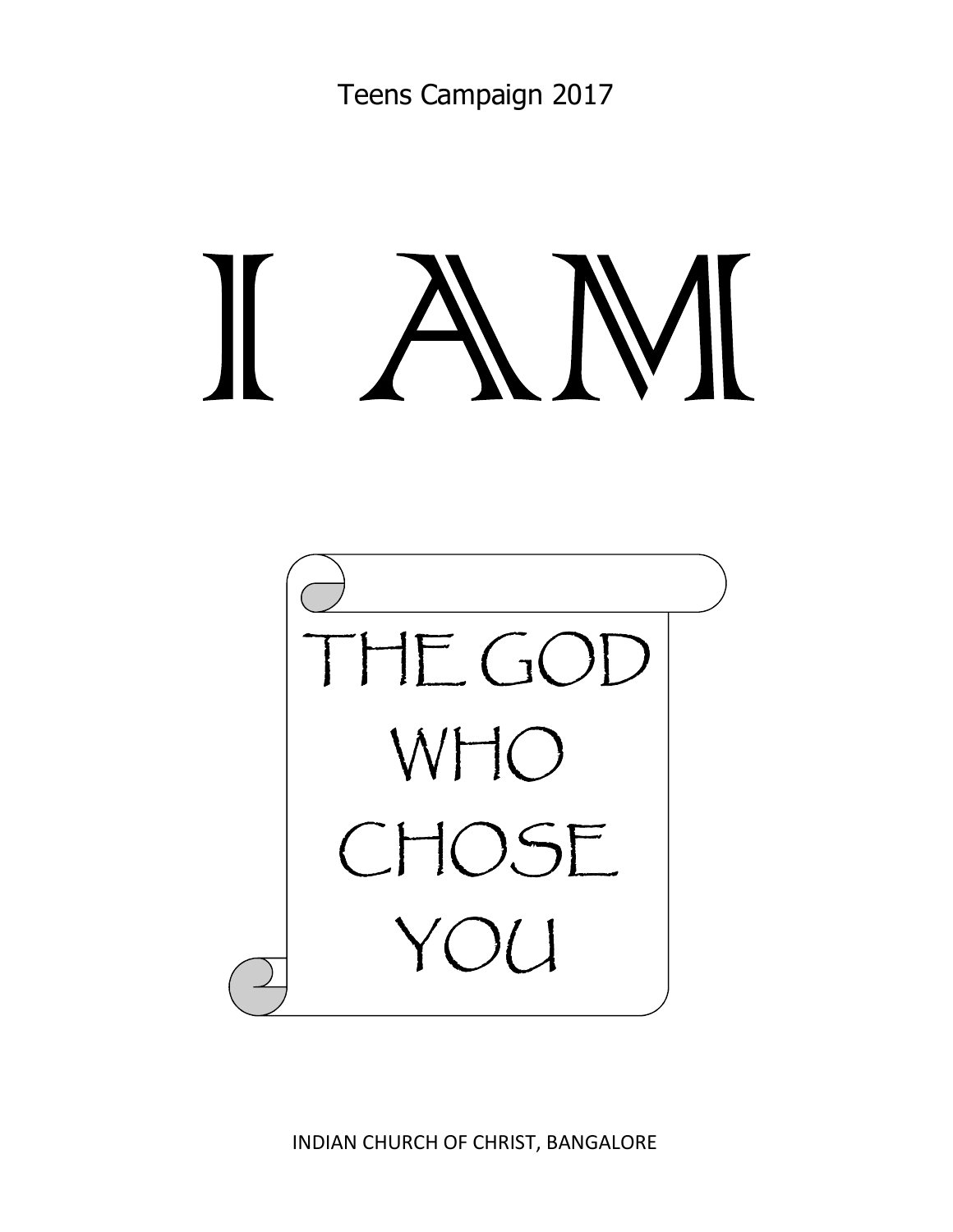**DAY 1** 

## **EL CHAIYAI Pronounced:** Meaning:<br> **EL CHAIYAI RI-ha-YAH-ee** The God of My

## **The God of My Life**

*By Rachel Ferguson*

**This name of God is found in Psalm 42:8.**

*"By day the Lord directs his love, at night his song is with me a prayer to the God of my life."*

**This scripture reminds me of when God became the pillar of fire at night and the cloud by day in order to lead the Israelites through to the Red Sea, to the Promised Land. Exodus 13:21-22 talks about how God was in front of them as fire or a cloud and how he never left them and was always in front of them. God was with each of the people, desiring to lead and protect each man, woman and child's life.**

**In January, I was blessed to be able to go on a mission trip with my church to visit the Brothers and Sisters in the Chennai Church of Christ in India. Over there, our diets were restricted to no dairy or meat (no FDA or US standard for food), our biological rhythms were out of synch (10.5 hour difference in time), and I got sick from dehydration and a double ear infection. I felt really out of my comfort zone, much like the Israelites out of Egypt. I really had to rely on God daily from what was I going to eat, to where was I going that day, to my personal heart issues that only God could fix. This really changed my perspective about who God was, including him in every part of my life (eating, travel, etc.) made my relationship with God personal, and I felt that he was the God of my life, not just God of Heaven above and earth below, but that he held me in the palm of his hands.**

**God is always invested in your life, guiding you day and night, but we need to be humble enough to submit and let him guide us.**

How is your humility?

**Are you giving things to God in prayer? \_\_\_\_\_\_\_\_\_\_\_\_\_\_\_\_\_\_\_\_\_\_\_\_\_\_\_\_\_\_\_\_\_\_\_\_\_\_\_\_\_\_\_\_\_\_\_\_**

| Do you include God in everything you do throughout the day (eating, watching TV, studying, hanging |  |  |  |
|----------------------------------------------------------------------------------------------------|--|--|--|
| out with friends, etc.)?                                                                           |  |  |  |

**\_\_\_\_\_\_\_\_\_\_\_\_\_\_\_\_\_\_\_\_\_\_\_\_\_\_\_\_\_\_\_\_\_\_\_\_\_\_\_\_\_\_\_\_\_\_\_\_\_\_\_\_\_\_\_\_\_\_\_\_\_\_\_\_\_\_\_\_\_\_\_\_\_\_\_\_\_\_\_**

**\_\_\_\_\_\_\_\_\_\_\_\_\_\_\_\_\_\_\_\_\_\_\_\_\_\_\_\_\_\_\_\_\_\_\_\_\_\_\_\_\_\_\_\_\_\_\_\_\_\_\_\_\_\_\_\_\_\_\_\_\_\_\_\_\_\_\_\_\_\_\_\_\_\_\_\_\_\_\_**

What keeps you from letting God have a personal relationship with you?

**Do you trust God to let him guide you? \_\_\_\_\_\_\_\_\_\_\_\_\_\_\_\_\_\_\_\_\_\_\_\_\_\_\_\_\_\_\_\_\_\_\_\_\_\_\_\_\_\_\_\_\_\_\_\_**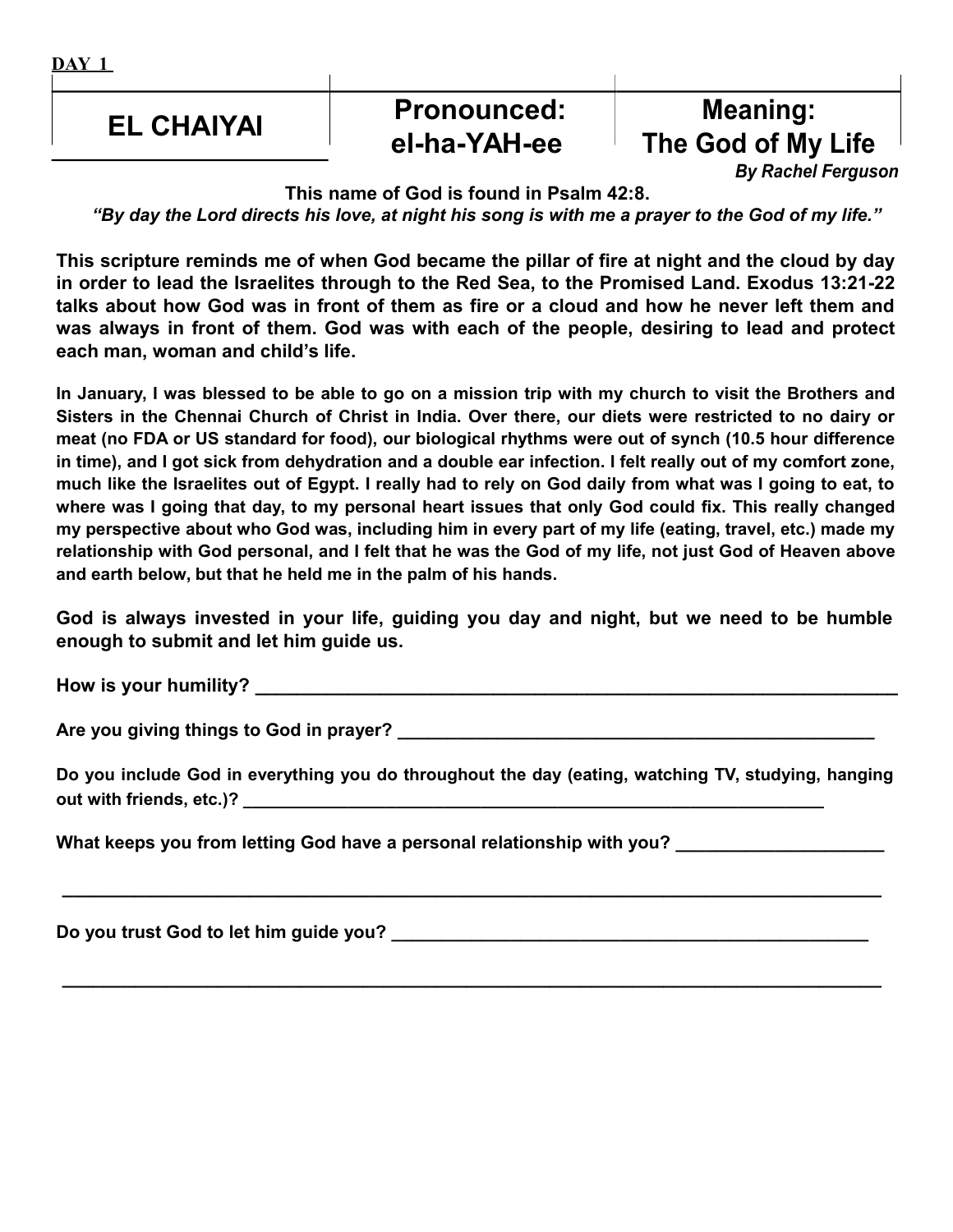| <b>EL EMET</b> | <b>Pronounced: el-EH-</b><br>met | The God of Truth      |
|----------------|----------------------------------|-----------------------|
|                |                                  | <b>D., Allia D., </b> |

*By Allie Bravo*

**When it comes to trusting and relying on someone, who is your go to person? Is it your parents?** Best friend? Siblings? Grandparents?

**It is great to have great relationships with these people, but sooner or later, these people will eventually let us down in one way or another. However, the one person that will always be there for us no matter what situation we are going through, is God.**

### *"Into your hands I commit my spirit; redeem me, O Lord, the God of truth." Psalm 31:5*

**One of God's many names is El Emet, meaning the God of truth. Emet is actually the Hebrew word for "trueness" and "faithfulness", which calls to mind the dependability and trustworthiness of God. When we choose to live a life according to him, God promises to take care of us and make us the best people we can be. However, the way God shapes us is not always easy. We just need to keep our eyes focused on the one thing that makes us whole.**

**When times get rough and hard, what keeps you from relying on the God who is faithful, firm and reliable? \_\_\_\_\_\_\_\_\_\_\_\_\_\_\_\_\_\_\_\_\_\_\_\_\_\_\_\_\_\_\_\_\_\_\_\_\_\_\_\_\_\_\_\_\_\_\_\_\_\_\_\_\_\_\_\_\_\_\_\_\_\_\_\_\_\_\_\_\_\_\_\_**

**\_\_\_\_\_\_\_\_\_\_\_\_\_\_\_\_\_\_\_\_\_\_\_\_\_\_\_\_\_\_\_\_\_\_\_\_\_\_\_\_\_\_\_\_\_\_\_\_\_\_\_\_\_\_\_\_\_\_\_\_\_\_\_\_\_\_\_\_\_\_\_\_\_\_\_\_\_\_\_**

**In past experiences, I tend to rely on my own abilities to get me through hard times. As a part of a sports team at my high school, having 2 hour long practices as well as all of the homework for advanced classes, my head would get easily swamped with all the things that were required of me. I tried to take it all on myself and be a team mate, student, and a disciple at the same time, knowing that I have a faithful and reliable God who is willing to help me with everything on my plate. When I go to God, everything becomes solved and is at peace.**

**Throughout the challenging parts of your life, are you able to say that God is your go to person? Why or Why not?** 

**\_\_\_\_\_\_\_\_\_\_\_\_\_\_\_\_\_\_\_\_\_\_\_\_\_\_\_\_\_\_\_\_\_\_\_\_\_\_\_\_\_\_\_\_\_\_\_\_\_\_\_\_\_\_\_\_\_\_\_\_\_\_\_\_\_\_\_\_\_\_\_\_\_\_\_\_\_\_\_**

**\_\_\_\_\_\_\_\_\_\_\_\_\_\_\_\_\_\_\_\_\_\_\_\_\_\_\_\_\_\_\_\_\_\_\_\_\_\_\_\_\_\_\_\_\_\_\_\_\_\_\_\_\_\_\_\_\_\_\_\_\_\_\_\_\_\_\_\_\_**

**God is both faithful and reliable, thus making Him a firm God; a God whom anyone and everyone can rely on and trust in. God wants us to rely on Him, so we can have the life that he has promised us, a great and prosperous life (Read: Jeremiah 29:11 and Luke 1:37).**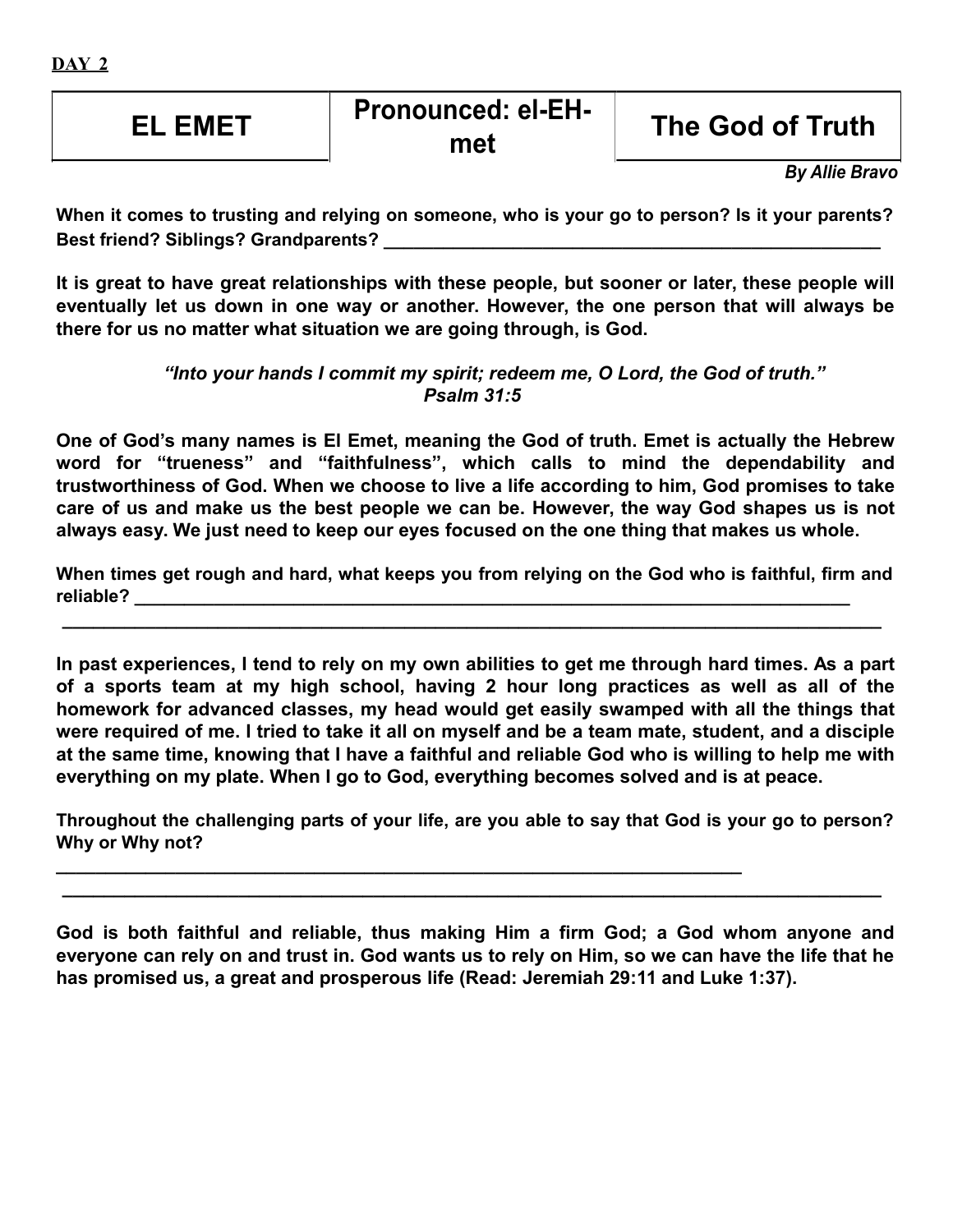| EL ROI | <b>Pronounced: el-roh-</b><br>EЕ | The God Who Sees<br>Me     |
|--------|----------------------------------|----------------------------|
|        |                                  | <b>By Calvin</b><br>Calica |

**Life is busy! It can be hard sometimes to fit everything into your schedule. Personally I've felt a ton of pressure being a teen, especially this year! Everyone tells you junior year is the year colleges look at and the college that you get into decides your future. I started putting all this pressure on myself to fill my schedule and get the grades so I can get into a good college. All of this pressure got me into a dark place leading to depression and nervousness in everything that I did. Whenever I had free time I would just sit and do nothing. I had no motivation to do anything besides what I had to do. In one of my lowest points my parents did little things to make my life easier. They would ask how I was doing or they would cook some great food just because. They were watching me and saw my pain.**

**\_\_\_\_\_\_\_\_\_\_\_\_\_\_\_\_\_\_\_\_\_\_\_\_\_\_\_\_\_\_\_\_\_\_\_\_\_\_\_\_\_\_\_\_\_\_\_\_\_\_\_\_\_\_\_\_\_\_\_\_\_\_\_\_\_\_\_\_\_\_\_\_\_\_\_\_\_\_\_\_\_ \_\_\_\_\_\_\_\_\_\_\_\_\_\_\_\_\_\_\_\_\_\_\_\_\_\_\_\_\_\_\_\_\_\_\_\_\_\_\_\_\_\_\_\_\_\_\_\_\_\_\_\_\_\_\_\_\_\_\_\_\_\_\_\_\_\_\_\_\_\_\_\_\_\_\_\_\_\_\_\_\_**

**\_\_\_\_\_\_\_\_\_\_\_\_\_\_\_\_\_\_\_\_\_\_\_\_\_\_\_\_\_\_\_\_\_\_\_\_\_\_\_\_\_\_\_\_\_\_\_\_\_\_\_\_\_\_\_\_\_\_\_\_\_\_\_\_\_\_\_\_\_\_\_\_\_\_\_\_\_\_\_\_\_ \_\_\_\_\_\_\_\_\_\_\_\_\_\_\_\_\_\_\_\_\_\_\_\_\_\_\_\_\_\_\_\_\_\_\_\_\_\_\_\_\_\_\_\_\_\_\_\_\_\_\_\_\_\_\_\_\_\_\_\_\_\_\_\_\_\_\_\_\_\_\_\_\_\_\_\_\_\_\_\_\_**

**Why does God let us go through pain? \_\_\_\_\_\_\_\_\_\_\_\_\_\_\_\_\_\_\_\_\_\_\_\_\_\_\_\_\_\_\_\_\_\_\_\_\_\_\_\_\_\_\_\_\_\_\_\_\_\_**

In what situations is it hard for you to remember that God is watching over you?

**In the same way God watches us, he sees our pain and understands us and he lets us go through hard times so that we may grow closer to him.**

**Read Genesis 16:1-13**

**This passage shows us how God watches us in our pain. In this chapter Hagar, the servant of Abram, escapes into the desert because she was being mistreated by Sarai (Abrams wife). In the desert she meets an angel who tells her God is watching her and knows her pain. God saw Hagar in one of her lowest points and had compassion.**

**Practicals:**

**DAY 3**

**Through easy or hard times remember God is watching you and pray to him Think about ways you can help watch over someone and sympathize with them Give it all to God and know he is watching you!**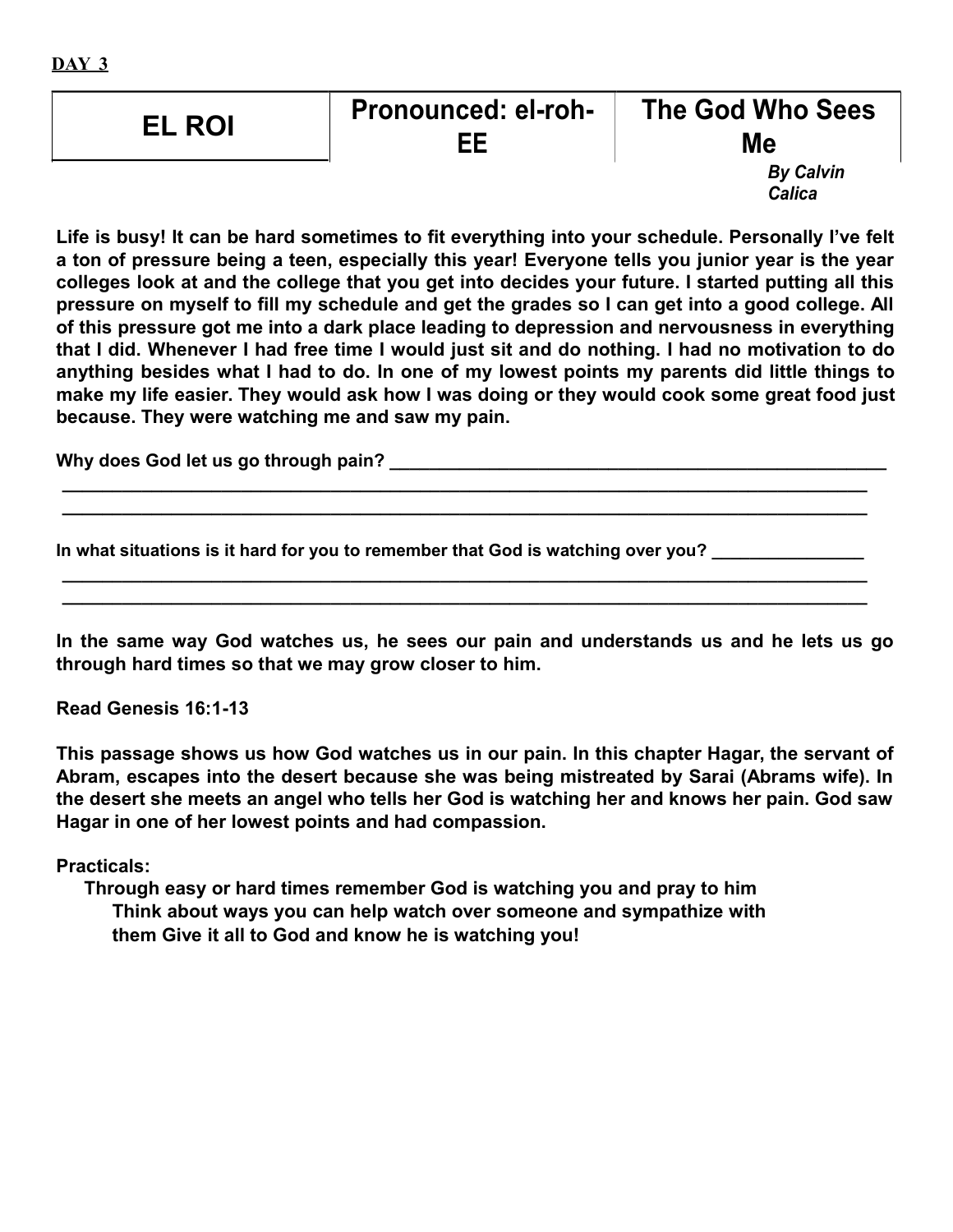## **EL HANNE'EMAN Pronounced: The Faithful God el-han-EH-elhman**

*By Haley Jefson*

**Deuteronomy 7:9**

**"***Know therefore that the Lord your God is God; he is the faithful God, keeping his covenant of love to a thousand generations of those who love him and keep his commands."*

**In Deuteronomy 7, God is referred to by this name because he is reminding the Israelites of all the promises he made for them. God told the Israelites that he was going to give them a promised land after they were set free from slavery in Egypt and that he selected them to be his chosen people because he loved them. By reminding the Israelites of his faithfulness, he again reminds them of his great love and emphasizes his expression of love later in the chapter by listing all the things he promises to provide for them to take care of their well-being.**

**What is a Covenant?**

**A covenant is a promise between two individuals that should never be broken. Promises are mutual agreements and are meant to work both ways. In Deuteronomy, God poured out his love on the Israelites and provided for their needs in exchange for their obedience to him.**

What are some things that God is promising us today? (Hint: Jeremiah 29: 11-13) \_\_\_\_\_\_\_\_\_\_\_\_\_\_\_\_\_\_\_\_\_\_\_\_\_\_\_\_\_\_ **\_\_\_\_\_\_\_\_\_\_\_\_\_\_\_\_\_\_\_\_\_\_\_\_\_\_\_\_\_\_\_\_\_\_\_\_\_\_\_\_\_\_\_\_\_\_\_\_\_\_\_\_\_\_\_\_\_\_\_\_\_\_\_\_\_\_\_\_\_\_\_\_\_\_\_\_\_\_\_\_\_**

**\_\_\_\_\_\_\_\_\_\_\_\_\_\_\_\_\_\_\_\_\_\_\_\_\_\_\_\_\_\_\_\_\_\_\_\_\_\_\_\_\_\_\_\_\_\_\_\_\_\_\_\_\_\_\_\_\_\_\_\_\_\_\_\_\_\_\_\_\_\_\_\_\_\_\_\_\_\_\_\_\_**

What is God asking for me in return for his promises in this scripture? **We arrow that the end-on-**

**Today we are each able to have a special covenant with God just like the Israelites did. God has incredible promises planned for every one of us in exchange for our love and obedience. Isn't it amazing that God promises us SO much when all we have to do is love and obey him in return?!**

What do you think about that?

**Take time to pray about the promises God has made you that you're grateful for and how you can fulfill your promise to love and obey God.**

**\_\_\_\_\_\_\_\_\_\_\_\_\_\_\_\_\_\_\_\_\_\_\_\_\_\_\_\_\_\_\_\_\_\_\_\_\_\_\_\_\_\_\_\_\_\_\_\_\_\_\_\_\_\_\_\_\_\_\_\_\_\_\_\_\_\_\_\_\_\_\_\_\_\_\_\_\_\_\_\_\_**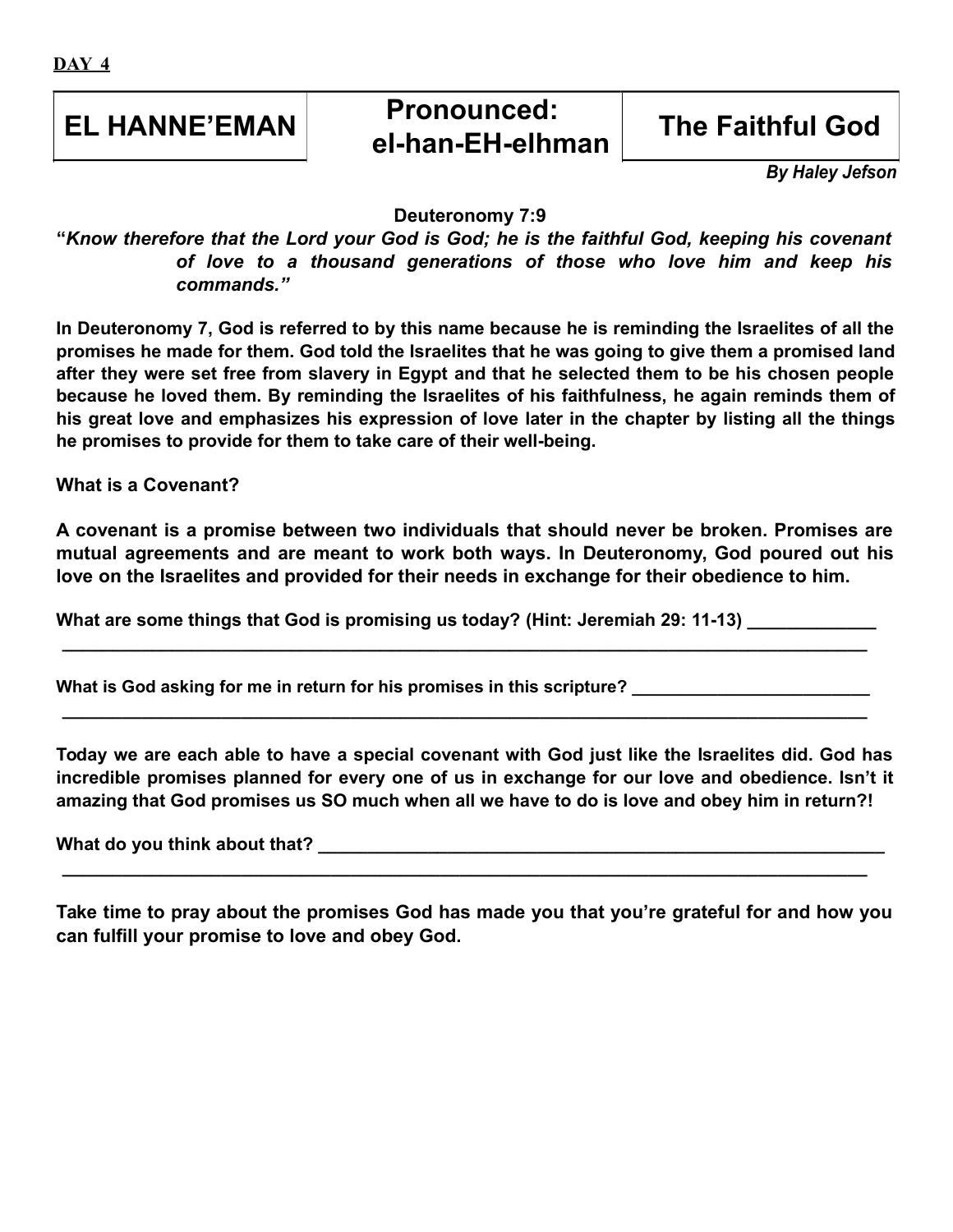### **EL YESHUATENU Pronounced: The God of Our el-yeh-shua-THE-noo**

# *By Malcolm McCall*

**\_\_\_\_\_\_\_\_\_\_\_\_\_\_\_\_\_\_\_\_\_\_\_\_\_\_\_**

**Salvation: The deliverance of sin/evil**

**Read Psalm 68:19-21**

When you think about salvation what comes to mind? \_\_\_\_\_\_\_\_\_\_\_\_\_\_\_\_\_\_\_\_\_\_\_\_\_\_\_\_\_

Is there a specific time in your life that God has saved you from destruction?

**I think about the time when God first entered my family's life. It was a time when the military was trying to deploy my mother and father at the same time, leaving my four siblings and I alone for some time. While this was going on, there was a lot of deceit in my parents' marriage and it was getting to the point to where it could've ended in a divorce. It was at this stage of life where God had brought my parents to the foot of the cross and became their fortress of salvation (Psalm 28:8).**

**\_\_\_\_\_\_\_\_\_\_\_\_\_\_\_\_\_\_\_\_\_\_\_\_\_\_\_\_\_\_\_\_\_\_\_\_\_\_\_\_\_\_\_\_\_\_\_\_\_\_\_\_\_\_\_\_\_\_\_\_\_\_\_\_\_\_\_\_\_\_\_\_\_\_\_\_\_\_\_\_\_**

**\_\_\_\_\_\_\_\_\_\_\_\_\_\_\_\_\_\_\_\_\_\_\_\_\_\_\_\_\_\_\_\_\_\_\_\_\_\_\_\_\_\_\_\_\_\_\_\_\_\_\_\_\_\_\_\_\_\_\_\_\_\_\_\_\_\_\_\_\_\_\_\_\_\_\_\_\_\_\_\_\_**

**When God saves us he does more then remove us from the sin that we're in. God crushes our sin and helps us overcome it in a victorious way.**

**Do you see the victories that God gives you through his salvation?**

**Do you take the time to think about what the outcome would've been if God hadn't intervened in my life? \_\_\_\_\_\_\_\_\_\_\_\_\_\_\_\_\_\_\_\_\_\_\_\_\_\_\_\_\_\_\_\_\_\_\_\_\_\_\_\_\_\_\_\_\_\_\_\_\_\_\_\_\_\_\_\_\_\_\_\_\_\_\_\_\_\_\_\_\_\_\_\_\_\_\_\_\_\_**

**\_\_\_\_\_\_\_\_\_\_\_\_\_\_\_\_\_\_\_\_\_\_\_\_\_\_\_\_\_\_\_\_\_\_\_\_\_\_\_\_\_\_\_\_\_\_\_\_\_\_\_\_\_\_\_\_\_\_\_\_\_\_\_\_\_\_\_\_\_\_\_\_\_\_\_\_\_\_\_\_\_**

**\_\_\_\_\_\_\_\_\_\_\_\_\_\_\_\_\_\_\_\_\_\_\_\_\_\_\_\_\_\_\_\_\_\_\_\_\_\_\_\_\_\_\_\_\_\_\_\_\_\_\_\_\_\_\_\_\_\_\_\_\_\_\_\_\_\_\_\_\_\_\_\_\_\_\_\_\_\_\_\_\_**

**Are there times during your walk with God (whether you're just starting it or you've been on the trail** for some time) that you feel like you are unworthy of his salvation?

**\_\_\_\_\_\_\_\_\_\_\_\_\_\_\_\_\_\_\_\_\_\_\_\_\_\_\_\_\_\_\_\_\_\_\_\_\_\_\_\_\_\_\_\_\_\_\_\_\_\_\_\_\_\_\_\_\_\_\_\_\_\_\_\_\_\_\_\_\_\_\_\_\_\_\_\_\_\_\_\_\_**

**For me, thinking about what could've happened if my parents did leave and/or get a divorce, I wouldn't be able to picture what my life would be. Honestly I'd probably be locked up or even dead.**

**Through Gods Salvation I've been able to be baptized and truly saved. That's the ultimate victory because it gets you to heaven and brings you closer to God.**

**God's salvation isn't something that we earn. It's given to us by God through his love, mercy, and the blood of his son.**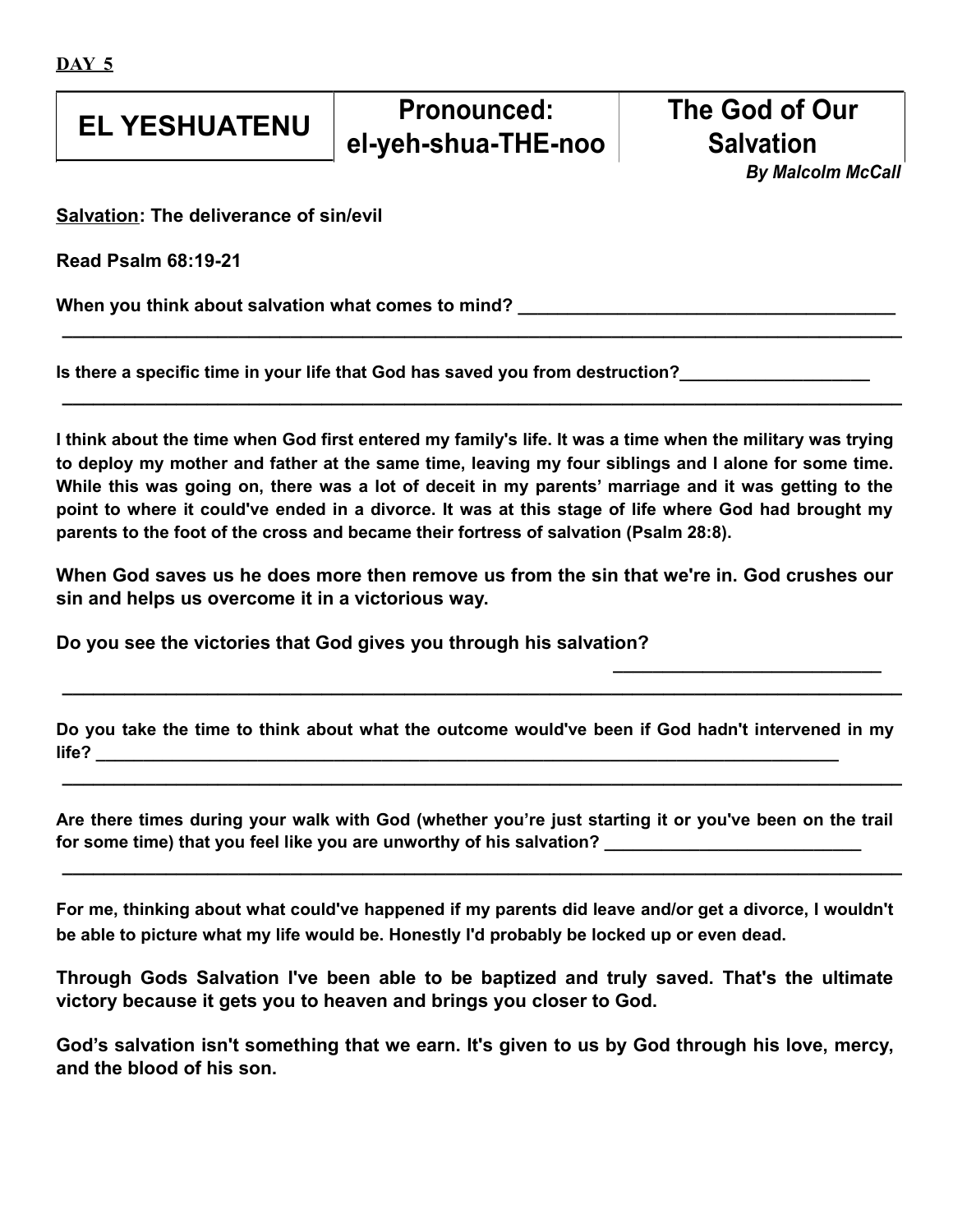**DAY 6**

### **EL-CHANNUN Pronounced: el-HA- The Gracious God**

**noon**

*Collaborated between Nathan Harrington, Adrien Mobeka, Ona Ichoku, Taylor Martin, Cathy Toro*

**What does it mean to be gracious? adjective**

- **1. pleasantly kind, benevolent, and courteous.**
- **2. characterized by good taste, comfort, ease, or luxury: gracious suburban living; a gracious home.**
- **3. indulgent or beneficent in a pleasantly condescending way, especially to inferiors.**
- **4. merciful or compassionate: our gracious king.**

**Read Psalm 103:8-12**

*God treats you better than you deserve.*

**Have you ever considered what your sins deserve? How would you feel if they were committed against you? with a set of the set of the set of the set of the set of the set of the set of the set of the set of the set of the set of the set of the set of the set of the set of the set of the set of the set of the s** 

**\_\_\_\_\_\_\_\_\_\_\_\_\_\_\_\_\_\_\_\_\_\_\_\_\_\_\_\_\_\_\_\_\_\_\_\_\_\_\_\_\_\_\_\_\_\_\_\_\_\_\_\_\_\_\_\_\_\_\_\_\_\_\_\_\_\_\_\_\_\_\_\_\_\_\_\_\_\_\_\_\_**

**\_\_\_\_\_\_\_\_\_\_\_\_\_\_\_\_\_\_\_\_\_\_\_\_\_\_\_\_\_\_\_\_\_\_\_\_\_\_\_\_\_\_\_\_\_\_\_\_\_\_\_\_\_\_\_\_\_\_\_\_\_\_\_\_\_\_\_\_\_\_\_\_\_\_\_\_\_\_\_\_\_**

**\_\_\_\_\_\_\_\_\_\_\_\_\_\_\_\_\_\_\_\_\_\_\_\_\_\_\_\_\_\_\_\_\_\_\_\_\_\_\_\_\_\_\_\_\_\_\_\_\_\_\_\_\_\_\_\_\_\_\_\_\_\_\_\_\_\_\_\_\_\_\_\_\_\_\_\_\_\_\_\_\_**

**\_\_\_\_\_\_\_\_\_\_\_\_\_\_\_\_\_\_\_\_\_\_\_\_\_\_\_\_\_\_\_\_\_\_\_\_\_\_\_\_\_\_\_\_\_\_\_\_\_\_\_\_\_\_\_\_\_\_\_\_\_\_\_\_\_\_\_\_\_\_\_\_\_\_\_\_\_\_\_\_\_**

**\_\_\_\_\_\_\_\_\_\_\_\_\_\_\_\_\_\_\_\_\_\_\_\_\_\_\_\_\_\_\_\_\_\_\_\_\_\_\_\_\_\_\_\_\_\_\_\_\_\_\_\_\_\_\_\_\_\_\_\_\_\_\_\_\_\_\_\_\_\_\_\_\_\_\_\_\_\_\_\_\_**

**\_\_\_\_\_\_\_\_\_\_\_\_\_\_\_\_\_\_\_\_\_\_\_\_\_\_\_\_\_\_\_\_\_\_\_\_\_\_\_\_\_\_\_\_\_\_\_\_\_\_\_\_\_\_\_\_\_\_\_\_\_\_\_\_\_\_\_\_\_\_\_\_\_\_\_\_\_\_\_\_\_**

*God's love is higher than the heavens.*

Why is this important for us to remember? What makes it hard to remember this?

*He will not always accuse; even when we mess up, God is ready to forgive.* What is the condition of God's grace? What brings the abundant grace?

Why does God want us to fear him? What is the benefit of fearing God? **William Commission Contains Container** 

*God has removed our sin, further than east from west.* **What would it feel like if our transgressions/sins were not removed? \_\_\_\_\_\_\_\_\_\_\_\_\_\_\_\_\_\_\_\_\_\_\_\_\_\_**

What does removing our sin from us allow us to do? How should it change you? **Winds** 

*Time and time again the Bible speaks of God as being slow to anger, abounding in love, and gracious.*

In what ways have you seen evidence of God's grace this week?

*Other passages that mention God's graciousness:* **Jonah 4:2, Exodus 34:6, Nehemiah 9:17, Joel 2:13, Psalm 111:4, Psalm 112:6, Psalm 116:5, Isaiah 30:18**

**\_\_\_\_\_\_\_\_\_\_\_\_\_\_\_\_\_\_\_\_\_\_\_\_\_\_\_\_\_\_\_\_\_\_\_\_\_\_\_\_\_\_\_\_\_\_\_\_\_\_\_\_\_\_\_\_\_\_\_\_\_\_\_\_\_\_\_\_\_\_\_\_\_\_\_\_\_\_\_\_\_**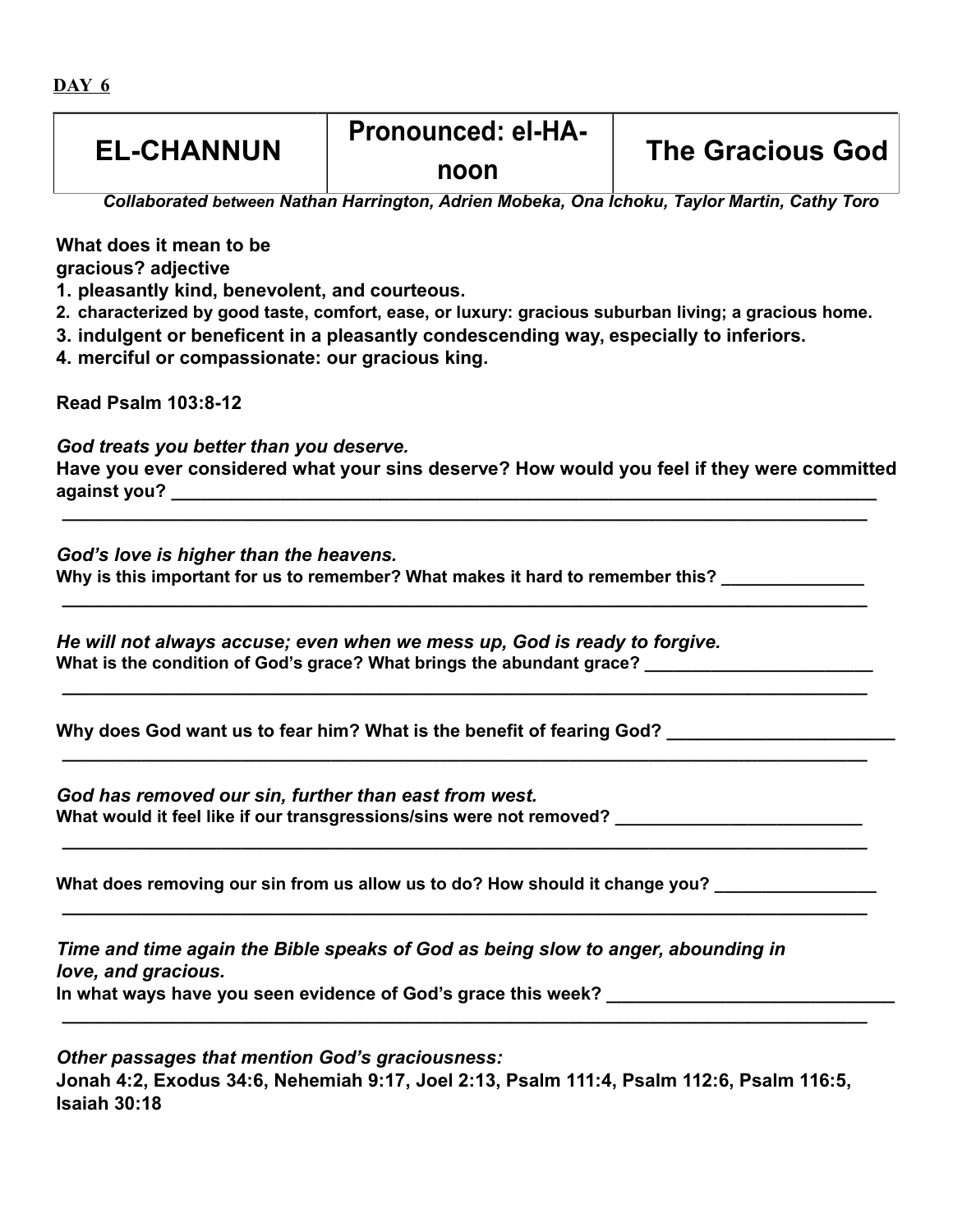### **EL OLAM** Pronounced: el-oh-LAHM The Everlasting God

**Read Psalm 90**

**In this psalm, Moses focuses on some huge differences between God and us. Did you catch that?**

**\_\_\_\_\_\_\_\_\_\_\_\_\_\_\_\_\_\_\_\_\_\_\_\_\_\_\_\_\_\_\_\_\_\_\_\_\_\_\_\_\_\_\_\_\_\_\_\_\_\_\_\_\_\_\_\_\_\_\_\_\_\_\_\_\_\_\_\_\_\_\_\_\_\_\_\_\_\_\_\_\_ \_\_\_\_\_\_\_\_\_\_\_\_\_\_\_\_\_\_\_\_\_\_\_\_\_\_\_\_\_\_\_\_\_\_\_\_\_\_\_\_\_\_\_\_\_\_\_\_\_\_\_\_\_\_\_\_\_\_\_\_\_\_\_\_\_\_\_\_\_\_\_\_\_\_\_\_\_\_\_\_\_**

**\_\_\_\_\_\_\_\_\_\_\_\_\_\_\_\_\_\_\_\_\_\_\_\_\_\_\_\_\_\_\_\_\_\_\_\_\_\_\_\_\_\_\_\_\_\_\_\_\_\_\_\_\_\_\_\_\_\_\_\_\_\_\_\_\_\_\_\_\_\_\_\_\_\_\_\_\_\_\_\_\_ \_\_\_\_\_\_\_\_\_\_\_\_\_\_\_\_\_\_\_\_\_\_\_\_\_\_\_\_\_\_\_\_\_\_\_\_\_\_\_\_\_\_\_\_\_\_\_\_\_\_\_\_\_\_\_\_\_\_\_\_\_\_\_\_\_\_\_\_\_\_\_\_\_\_\_\_\_\_\_\_\_**

How are humans described in this psalm (list the different things said about mankind)?

How is God described in this psalm (list the different things said about God)?

**God is everlasting (eternal, ancient, continuous, unending, forever). We are like grass (v.5-6)! Here today, gone tomorrow. We don't often think about how fragile our life is. Your life is in God's hands. "***You turn people back to dust, saying, "Return to dust, you mortals". You sweep people away in the sleep of death. Our secret sins [are] in the light of your presence."* **How does this make you feel? \_\_\_\_\_\_\_\_\_\_\_\_\_\_\_\_\_\_\_\_\_\_\_\_\_\_\_\_\_\_\_\_\_\_\_\_\_\_\_\_\_\_\_\_\_\_\_\_\_\_\_\_\_\_\_\_\_**

**\_\_\_\_\_\_\_\_\_\_\_\_\_\_\_\_\_\_\_\_\_\_\_\_\_\_\_\_\_\_\_\_\_\_\_\_\_\_\_\_\_\_\_\_\_\_\_\_\_\_\_\_\_\_\_\_\_\_\_\_\_\_\_\_\_\_\_\_\_\_\_\_\_\_\_\_\_\_\_\_\_ \_\_\_\_\_\_\_\_\_\_\_\_\_\_\_\_\_\_\_\_\_\_\_\_\_\_\_\_\_\_\_\_\_\_\_\_\_\_\_\_\_\_\_\_\_\_\_\_\_\_\_\_\_\_\_\_\_\_\_\_\_\_\_\_\_\_\_\_\_\_\_\_\_\_\_\_\_\_\_\_\_**

**Moses wrote this psalm. We know that Moses had a close and loving relationship with God. This is what God says about Moses: Numbers 12:6-8. To fear God is to recognize that he has all power and that, really, we have none. It is understanding that God can do whatever he wants anytime he wants. What incredible power he has!**

**\_\_\_\_\_\_\_\_\_\_\_\_\_\_\_\_\_\_\_\_\_\_\_\_\_\_\_\_\_\_\_\_\_\_\_\_\_\_\_\_\_\_\_\_\_\_\_\_\_\_\_\_\_\_\_\_\_\_\_\_\_\_\_\_\_\_\_\_\_\_\_\_\_\_\_\_\_\_\_\_\_ \_\_\_\_\_\_\_\_\_\_\_\_\_\_\_\_\_\_\_\_\_\_\_\_\_\_\_\_\_\_\_\_\_\_\_\_\_\_\_\_\_\_\_\_\_\_\_\_\_\_\_\_\_\_\_\_\_\_\_\_\_\_\_\_\_\_\_\_\_\_\_\_\_\_\_\_\_\_\_\_\_**

**\_\_\_\_\_\_\_\_\_\_\_\_\_\_\_\_\_\_\_\_\_\_\_\_\_\_\_\_\_\_\_\_\_\_\_\_\_\_\_\_\_\_\_\_\_\_\_\_\_\_\_\_\_\_\_\_\_\_\_\_\_\_\_\_\_\_\_\_\_\_\_\_\_\_\_\_\_\_\_\_\_**

Why do you think we need to fear God? **Why do you think** we need to fear God?

**Think about it. Do YOU fear God? Why/why not? \_\_\_\_\_\_\_\_\_\_\_\_\_\_\_\_\_\_\_\_\_\_\_\_\_\_\_\_\_\_\_\_\_\_\_\_\_\_\_\_\_\_**

**We serve an all-powerful God. He has no beginning and no end. He was there for every single moment in humankind's history. He created everything that we know, everything that we see. And he has decided to share his thoughts and heart with us in his Word. How amazing is that?! Who are we that God should decide to do this (Read Psalm 8)? Does a king share his thoughts with his subjects? Does the president personally share his thoughts with YOU??**

**Meditate on how great, powerful and everlasting God is. As you pray, take time to think about who you are talking to. You are about to speak with GOD, the Ancient of Days (Read Daniel 7:9 and Isaiah 43:11-13).**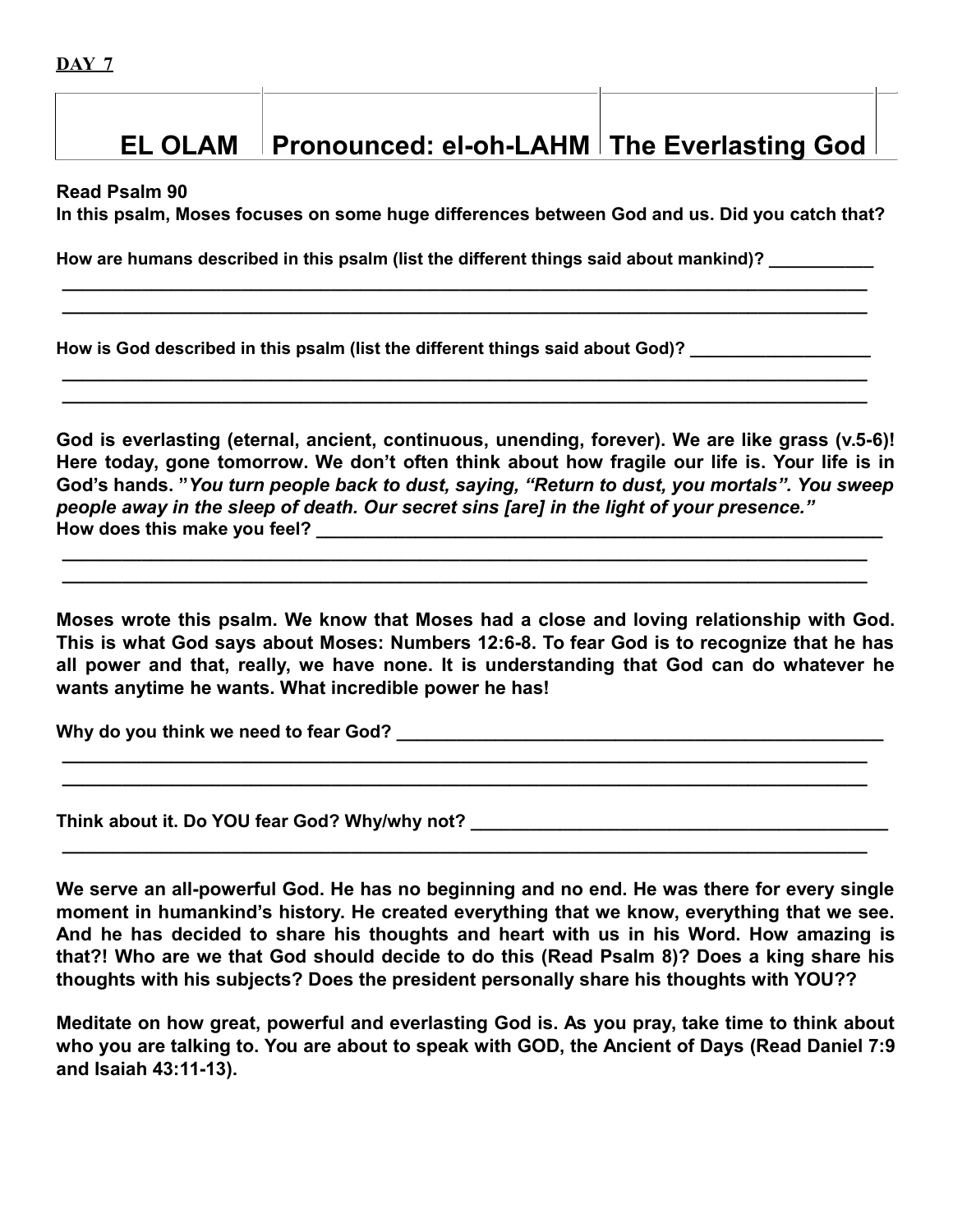**Every name that is used to describe God throughout the Bible reveals a different characteristic that God possesses. The Hebrew name for God, Yahweh, represents God's character as divine and omnipotent. He is Lord over all creation and He makes this clearly known.**

**Read Exodus 3:11-15 (Take note of verses 14 and 15 especially.)**

**Moses, after being called by God to free the Israelites from their captivity in Egypt, asks God what he should tell the Israelites if they ask him who sent him. God then in turn responds by saying "I AM WHO I AM" (verse 14).**

**We see, however, in verse 15 that God shifts the first person of "I AM" to the 3rd person of "The LORD" or in Hebrew, "Yahweh". Yahweh is the third person of "to be" in Hebrew.**

**Out of all the names that God could've directed Moses to use to describe Him; He used the name of Yahweh. It is a name that covers all names because it displays God as Master over all things. This would have encouraged the Israelites because they would've then known that God was in control of everything and that He was Lord of even their greatest problems.**

**Yahweh is still the same now as He was then! He created all things and all things worship Him in complete adoration and exaltation. He is not a God that can be walked on or a God that can be belittled. Whatever problem or excuse that we face, Yahweh is stronger than it.**

How do you view God? **We are all that if you will be a set of the set of the set of the set of the set of the set of the set of the set of the set of the set of the set of the set of the set of the set of the set of the se** 

Is He Lord of all or is he something less? Be honest with yourself.

**When you face problems or trials in your life, do you see God as bigger than those problems? \_\_\_\_\_\_ \_\_\_\_\_\_\_\_\_\_\_\_\_\_\_\_\_\_\_\_\_\_\_\_\_\_\_\_\_\_\_\_\_\_\_\_\_\_\_\_\_\_\_\_\_\_\_\_\_\_\_\_\_\_\_\_\_\_\_\_\_\_\_\_\_\_\_\_\_\_\_\_\_\_\_\_\_\_\_\_\_**

**\_\_\_\_\_\_\_\_\_\_\_\_\_\_\_\_\_\_\_\_\_\_\_\_\_\_\_\_\_\_\_\_\_\_\_\_\_\_\_\_\_\_\_\_\_\_\_\_\_\_\_\_\_\_\_\_\_\_\_\_\_\_\_\_\_\_\_\_\_\_\_\_\_\_\_\_\_\_\_\_\_**

**\_\_\_\_\_\_\_\_\_\_\_\_\_\_\_\_\_\_\_\_\_\_\_\_\_\_\_\_\_\_\_\_\_\_\_\_\_\_\_\_\_\_\_\_\_\_\_\_\_\_\_\_\_\_\_\_\_\_\_\_\_\_\_\_\_\_\_\_\_\_\_\_\_\_\_\_\_\_\_\_\_**

**\_\_\_\_\_\_\_\_\_\_\_\_\_\_\_\_\_\_\_\_\_\_\_\_\_\_\_\_\_\_\_\_\_\_\_\_\_\_\_\_\_\_\_\_\_\_\_\_\_\_\_\_\_\_\_\_\_\_\_\_\_\_\_\_\_\_\_\_\_\_\_\_\_\_\_\_\_\_\_\_\_**

**\_\_\_\_\_\_\_\_\_\_\_\_\_\_\_\_\_\_\_\_\_\_\_\_\_\_\_\_\_\_\_\_\_\_\_\_\_\_\_\_\_\_\_\_\_\_\_\_\_\_\_\_\_\_\_\_\_\_\_\_\_\_\_\_\_\_\_\_\_\_\_\_\_\_\_\_\_\_\_\_\_**

**What excuses can you make that prevent God from being Master over every part of your life? \_\_\_\_\_\_**

**Today, how can you allow God to be the Master of your life? \_\_\_\_\_\_\_\_\_\_\_\_\_\_\_\_\_\_\_\_\_\_\_\_\_\_\_\_\_\_\_\_**

**It could be to talk to someone that you've never talked to before or maybe it could be to help serve someone today, it's different for everyone. Keep this question in mind as you go through today and every day: How can I show that God is master over my whole life? God wants to use you and can use you! He won't however if you think and act like you are greater than Him. God is over all, God is King, God is Yahweh!**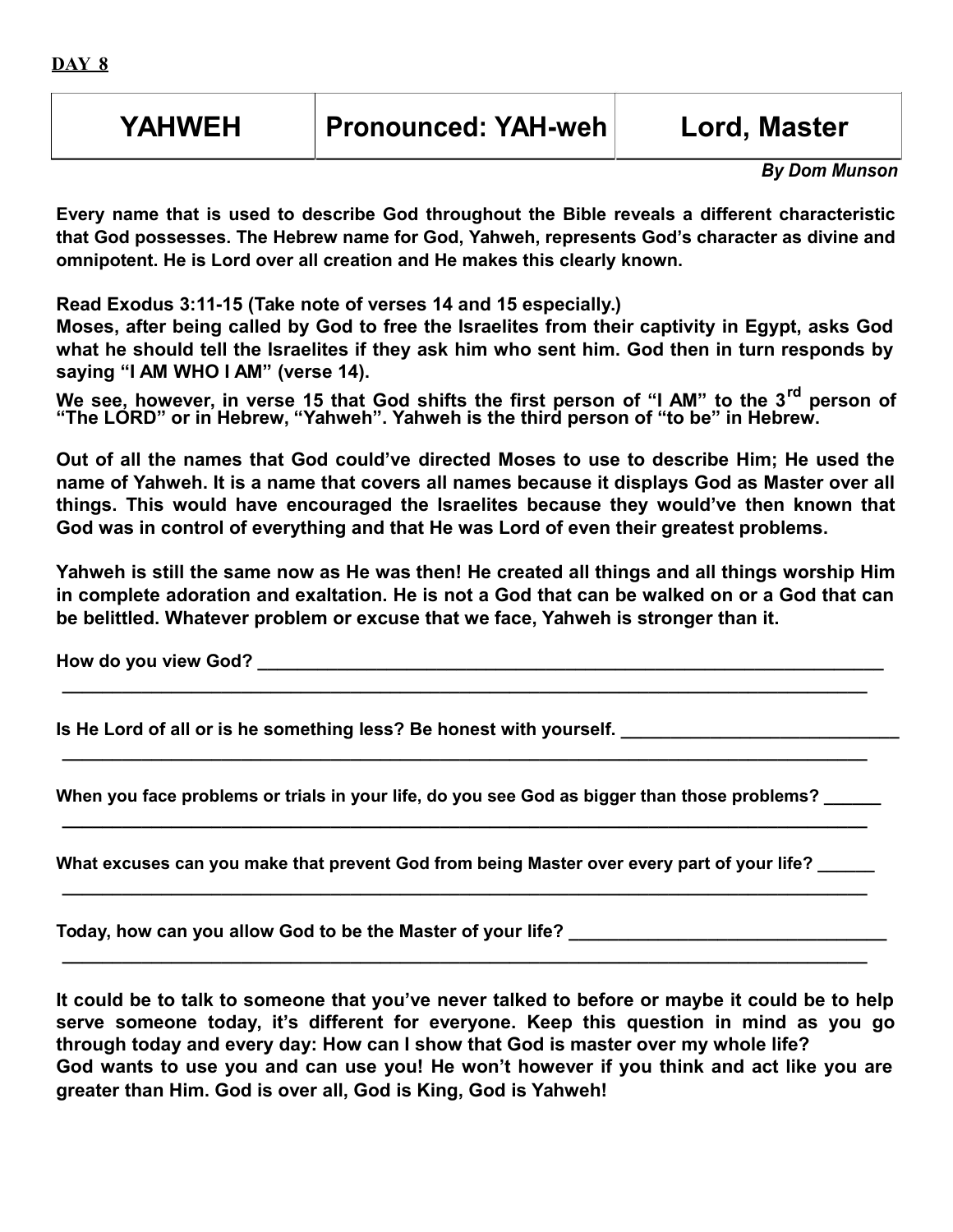**Read Exodus 20:2-5**

*By Reese Holland*

**This is the first commandment in that God gave Moses, why do you think this particular commandment was first? \_\_\_\_\_\_\_\_\_\_\_\_\_\_\_\_\_\_\_\_\_\_\_\_\_\_\_\_\_\_\_\_\_\_\_\_\_\_\_\_\_\_\_\_\_\_\_\_\_\_\_\_\_\_\_\_\_\_\_\_\_**

**What this commandment refers to is idolatry. Now I know what you're thinking, "Idolatry is the worship of other gods and stone objects, so this really doesn't apply to me." Wrong. While idolatry does refer to having other gods (not even necessarily above God but even competing with him), these gods manifest themselves in things we do nowadays. For example, the gods of sports, academics, clubs, money, power, success, and self. These things can all take away our love for God.**

**\_\_\_\_\_\_\_\_\_\_\_\_\_\_\_\_\_\_\_\_\_\_\_\_\_\_\_\_\_\_\_\_\_\_\_\_\_\_\_\_\_\_\_\_\_\_\_\_\_\_\_\_\_\_\_\_\_\_\_\_\_\_\_\_\_\_\_\_\_\_\_\_\_\_\_\_\_\_\_\_\_**

**\_\_\_\_\_\_\_\_\_\_\_\_\_\_\_\_\_\_\_\_\_\_\_\_\_\_\_\_\_\_\_\_\_\_\_\_\_\_\_\_\_\_\_\_\_\_\_\_\_\_\_\_\_\_\_\_\_\_\_\_\_\_\_\_\_\_\_\_\_\_\_\_\_\_\_\_\_\_\_\_\_**

**\_\_\_\_\_\_\_\_\_\_\_\_\_\_\_\_\_\_\_\_\_\_\_\_\_\_\_\_\_\_\_\_\_\_\_\_\_\_\_\_\_\_\_\_\_\_\_\_\_\_\_\_\_\_\_\_\_\_\_\_\_\_\_\_\_\_\_\_\_\_\_\_\_\_\_\_\_\_\_\_\_**

What are some idols in your life? **What are some idols** in your life?

**How do they take away time, commitment, and love from God? \_\_\_\_\_\_\_\_\_\_\_\_\_\_\_\_\_\_\_\_\_\_\_\_\_\_\_\_\_\_**

**Now we get to what God calls himself in the passage: jealous. In Exodus 34:14, God not only gives himself the attribute of jealousy, he says that his name is jealous. His jealousy is for your love. He wants all of it and rightfully so for he even calls himself our husband in Isaiah 54:5. Can you imagine the jealousy God feels when we "cheat" on him with other gods? He becomes Jealousy. God's love for you is insane.**

How can you get rid of the idols in your life?

Why do you think God is so jealous for you love?

**Most sins in our lives can be boiled down to idolatry, even selfishness and pride. No wonder God is jealous, we often times choose sin over him. Take a look at your priorities.**

**\_\_\_\_\_\_\_\_\_\_\_\_\_\_\_\_\_\_\_\_\_\_\_\_\_\_\_\_\_\_\_\_\_\_\_\_\_\_\_\_\_\_\_\_\_\_\_\_\_\_\_\_\_\_\_\_\_\_\_\_\_\_\_\_\_\_\_\_\_\_\_\_\_\_\_\_\_\_\_\_\_**

**\_\_\_\_\_\_\_\_\_\_\_\_\_\_\_\_\_\_\_\_\_\_\_\_\_\_\_\_\_\_\_\_\_\_\_\_\_\_\_\_\_\_\_\_\_\_\_\_\_\_\_\_\_\_\_\_\_\_\_\_\_\_\_\_\_\_\_\_\_\_\_\_\_\_\_\_\_\_\_\_\_**

**\_\_\_\_\_\_\_\_\_\_\_\_\_\_\_\_\_\_\_\_\_\_\_\_\_\_\_\_\_\_\_\_\_\_\_\_\_\_\_\_\_\_\_\_\_\_\_\_\_\_\_\_\_\_\_\_\_\_\_\_\_\_\_\_\_\_\_\_\_\_\_\_\_\_\_\_\_\_\_\_\_**

**What do you think about the most? \_\_\_\_\_\_\_\_\_\_\_\_\_\_\_\_\_\_\_\_\_\_\_\_\_\_\_\_\_\_\_\_\_\_\_\_\_\_\_\_\_\_\_\_\_\_\_\_\_\_\_\_\_**

**What do you spend most of your time doing? \_\_\_\_\_\_\_\_\_\_\_\_\_\_\_\_\_\_\_\_\_\_\_\_\_\_\_\_\_\_\_\_\_\_\_\_\_\_\_\_\_\_\_\_\_**

**Things like sports and school aren't bad things, but our commitment to them should not even come relatively close to our commitment to God. Challenge yourself to get rid of the idols in your life and live fully committed to God, so he does not have to be selfish.**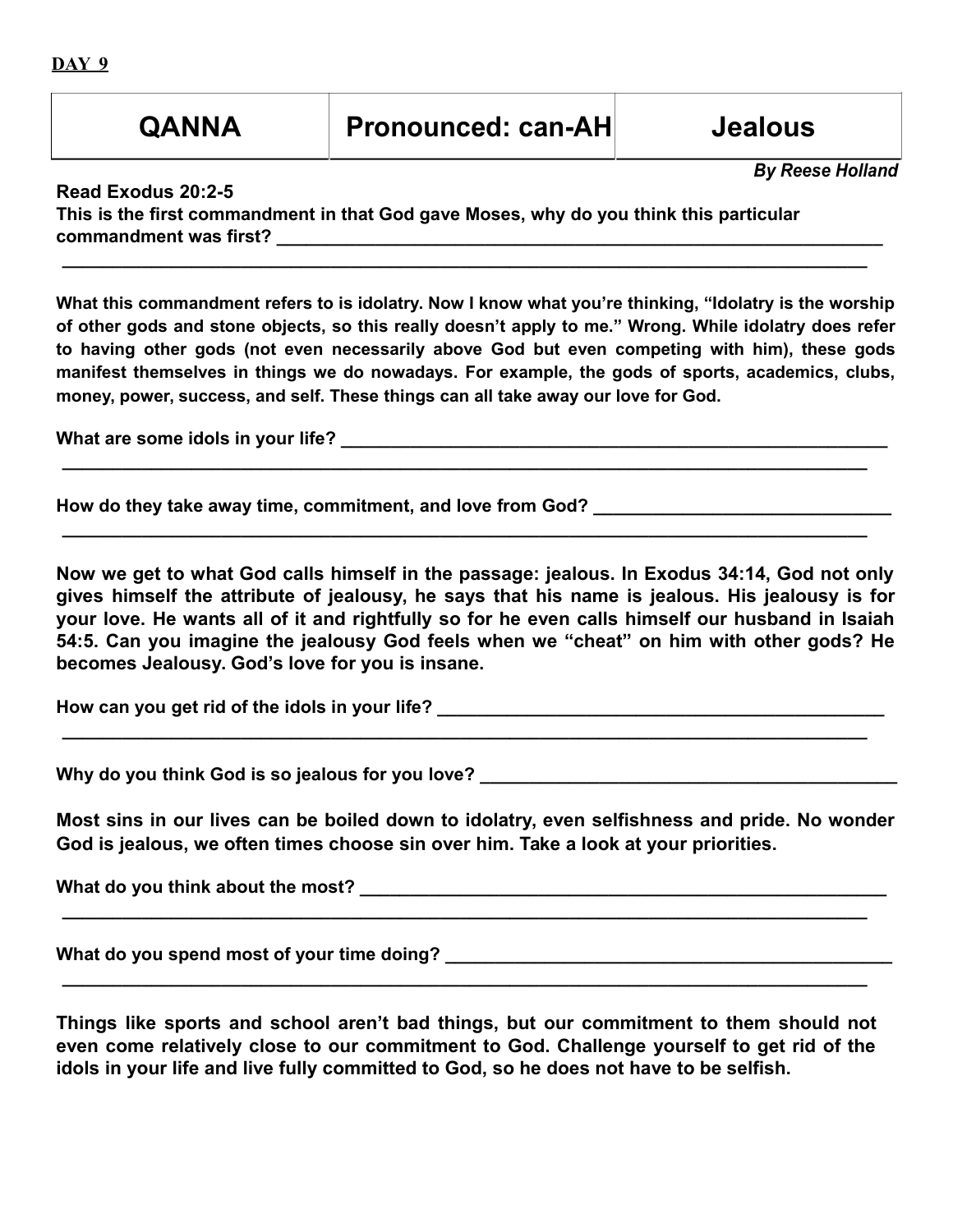**Read Jeremiah 23:5-6**

How is God described in these verses? **Example 20 and 20 and 20 and 20 and 20 and 20 and 20 and 20 and 20 and 20** 

**Jehovah Tsidkenu is one of the names of God. A name so amazing that "Righteousness" is at the very root of its meaning.**

**\_\_\_\_\_\_\_\_\_\_\_\_\_\_\_\_\_\_\_\_\_\_\_\_\_\_\_\_\_\_\_\_\_\_\_\_\_\_\_\_\_\_\_\_\_\_\_\_\_\_\_\_\_\_\_\_\_\_\_\_\_\_\_\_\_\_\_\_\_\_\_\_\_\_\_\_\_\_\_\_\_**

**Righteousness = the state of him who is as he ought to be; the condition acceptable to God; purity of life, correctness of living, thinking, desiring and acting.**

**Why do you think the words "our" or "us" are used in the definition of God as "the Lord** *Our* **Righteousness" or "Lord Who Makes** *Us* **Right With Himself" in v. 6? \_\_\_\_\_\_\_\_\_\_\_\_\_\_\_\_\_\_\_\_\_\_\_\_\_\_\_**

**\_\_\_\_\_\_\_\_\_\_\_\_\_\_\_\_\_\_\_\_\_\_\_\_\_\_\_\_\_\_\_\_\_\_\_\_\_\_\_\_\_\_\_\_\_\_\_\_\_\_\_\_\_\_\_\_\_\_\_\_\_\_\_\_\_\_\_\_\_\_\_\_\_\_\_\_\_\_\_\_\_**

**Read Isaiah 64:6**

**How are we described in this verse? Are you described like Jehovah Tsidkenu? Why or why not? \_\_\_\_**

**\_\_\_\_\_\_\_\_\_\_\_\_\_\_\_\_\_\_\_\_\_\_\_\_\_\_\_\_\_\_\_\_\_\_\_\_\_\_\_\_\_\_\_\_\_\_\_\_\_\_\_\_\_\_\_\_\_\_\_\_\_\_\_\_\_\_\_\_\_\_\_\_\_\_\_\_\_\_\_\_\_**

**\_\_\_\_\_\_\_\_\_\_\_\_\_\_\_\_\_\_\_\_\_\_\_\_\_\_\_\_\_\_\_\_\_\_\_\_\_\_\_\_\_\_\_\_\_\_\_\_\_\_\_\_\_\_\_\_\_\_\_\_\_\_\_\_\_\_\_\_\_\_\_\_\_\_\_\_\_\_\_\_\_**

**How does God view your** *best* **efforts?\_\_\_\_\_\_\_\_\_\_\_\_\_\_\_\_\_\_\_\_\_\_\_\_\_\_\_\_\_\_\_\_\_\_\_\_\_\_\_\_\_\_\_\_\_\_\_\_\_\_\_**

**We are spiritually incapable of being righteous without God because of our sin. What hope do we** have? Is there any chance to be made righteous, or pure? If so, how?

**\_\_\_\_\_\_\_\_\_\_\_\_\_\_\_\_\_\_\_\_\_\_\_\_\_\_\_\_\_\_\_\_\_\_\_\_\_\_\_\_\_\_\_\_\_\_\_\_\_\_\_\_\_\_\_\_\_\_\_\_\_\_\_\_\_\_\_\_\_\_\_\_\_\_\_\_\_\_\_\_\_**

**1 John 1:5-7**

What is light? Who is light? What is darkness? Who is darkness?

**We are in the darkness without God, and on the opposite end of a giant spectrum of righteousness from God. So, how do we get to him?**

**\_\_\_\_\_\_\_\_\_\_\_\_\_\_\_\_\_\_\_\_\_\_\_\_\_\_\_\_\_\_\_\_\_\_\_\_\_\_\_\_\_\_\_\_\_\_\_\_\_\_\_\_\_\_\_\_\_\_\_\_\_\_\_\_\_\_\_\_\_\_\_\_\_\_\_\_\_\_\_\_\_**

**Summary:**

**The blood of Jesus Christ PURIFIES us from all sin. When Jesus died on the cross he became a bridge between you and God, so that you may live in righteousness and light.**

**God is a righteous merciful God and he proves his love for us by sending his son to die of all of us. And since we cannot produce righteousness on our own, God sent his son to become a holy bridge so that God could become OUR righteousness. For he is Jehovah Tsidkenu: The Lord OUR Righteousness.**

*By Reina Suruga*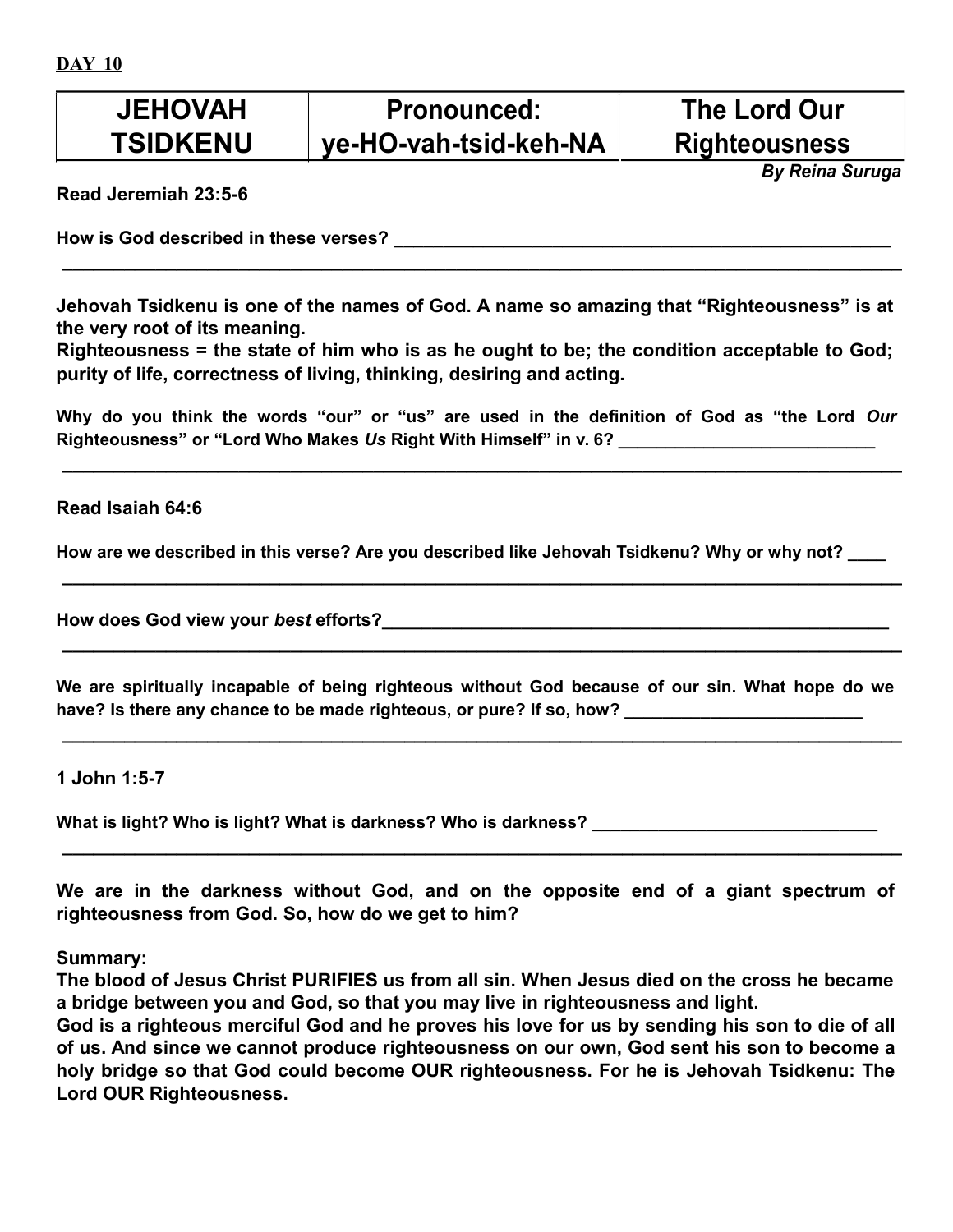**DAY 11**

### **JEHOVAH Pronounced: ye-HO-vah The Lord Who MEKODDISHKEM meh-ko-deesh-KEM Sanctifies You**

*By Noah Kreider*

### **Leviticus 20:7-8**

*"You shall consecrate yourselves therefore and be holy, for I am the LORD your God. You shall keep my statutes and practice them; I am the LORD who sanctifies you."*

**Throughout the Old Testament people knew that God was holy and set apart. He made clear that He was different from anything they had ever known. He was a pillar of fire that led the Israelites through the dessert, a beacon of hope and of fear, a holy consuming fire. The Israelites were afraid to be in His very presence. When God's law was broken, His fire would consume them. He wanted the world to know of his holiness and He wanted His people to be holy.**

**What are some qualities of God that makes Him holy? What would the people during this time think**  about when they thought of God?

**\_\_\_\_\_\_\_\_\_\_\_\_\_\_\_\_\_\_\_\_\_\_\_\_\_\_\_\_\_\_\_\_\_\_\_\_\_\_\_\_\_\_\_\_\_\_\_\_\_\_\_\_\_\_\_\_\_\_\_\_\_\_\_\_\_\_\_\_\_\_\_\_\_\_\_\_\_\_\_\_\_**

**\_\_\_\_\_\_\_\_\_\_\_\_\_\_\_\_\_\_\_\_\_\_\_\_\_\_\_\_\_\_\_\_\_\_\_\_\_\_\_\_\_\_\_\_\_\_\_\_\_\_\_\_\_\_\_\_\_\_\_\_\_\_\_\_\_\_\_\_\_\_\_\_\_\_\_\_\_\_\_\_\_**

**What is your view of God? What are some characteristics that you think of when it comes to God?**  What does it look like for us to be Holy like God is holy?

**Consider the following scriptures:**

**Therefore, since we are receiving a kingdom that cannot be shaken, let us be thankful, and so worship God acceptably with reverence and awe. (Hebrews 12:28) Therefore, since we have these promises, dear friends, let us purify ourselves from everything that contaminates body and spirit, perfecting holiness out of reverence for God. (2 Cor. 7:1)**

**God sent his Son so that we can be sanctified and holy in his sight. We should be thankful for Jesus and His sacrifice that has made us holy. God is a holy God that gives us the chance to be with Him and live holy lives if we have a pure and holy reverence for God.**

**\_\_\_\_\_\_\_\_\_\_\_\_\_\_\_\_\_\_\_\_\_\_\_\_\_\_\_\_\_\_\_\_\_\_\_\_\_\_\_\_\_\_\_\_\_\_\_\_\_\_\_\_\_\_\_\_\_\_\_\_\_\_\_\_\_\_\_\_\_\_\_\_\_\_\_\_\_\_\_\_\_**

**\_\_\_\_\_\_\_\_\_\_\_\_\_\_\_\_\_\_\_\_\_\_\_\_\_\_\_\_\_\_\_\_\_\_\_\_\_\_\_\_\_\_\_\_\_\_\_\_\_\_\_\_\_\_\_\_\_\_\_\_\_\_\_\_\_\_\_\_\_\_\_\_\_\_\_\_\_\_\_\_\_**

**\_\_\_\_\_\_\_\_\_\_\_\_\_\_\_\_\_\_\_\_\_\_\_\_\_\_\_\_\_\_\_\_\_\_\_\_\_\_\_\_\_\_\_\_\_\_\_\_\_\_\_\_\_\_\_\_\_\_\_\_\_\_\_\_\_\_\_\_\_\_\_\_\_\_\_\_\_\_\_\_\_**

**What are some things to be grateful for that God has saved you from? \_\_\_\_\_\_\_\_\_\_\_\_\_\_\_\_\_\_\_\_\_\_\_\_**

**Do you show gratitude for those things? \_\_\_\_\_\_\_\_\_\_\_\_\_\_\_\_\_\_\_\_\_\_\_\_\_\_\_\_\_\_\_\_\_\_\_\_\_\_\_\_\_\_\_\_\_\_\_\_\_**

**How can you go after purifying yourself from EVERYTHING that contaminates you? \_\_\_\_\_\_\_\_\_\_\_\_\_\_**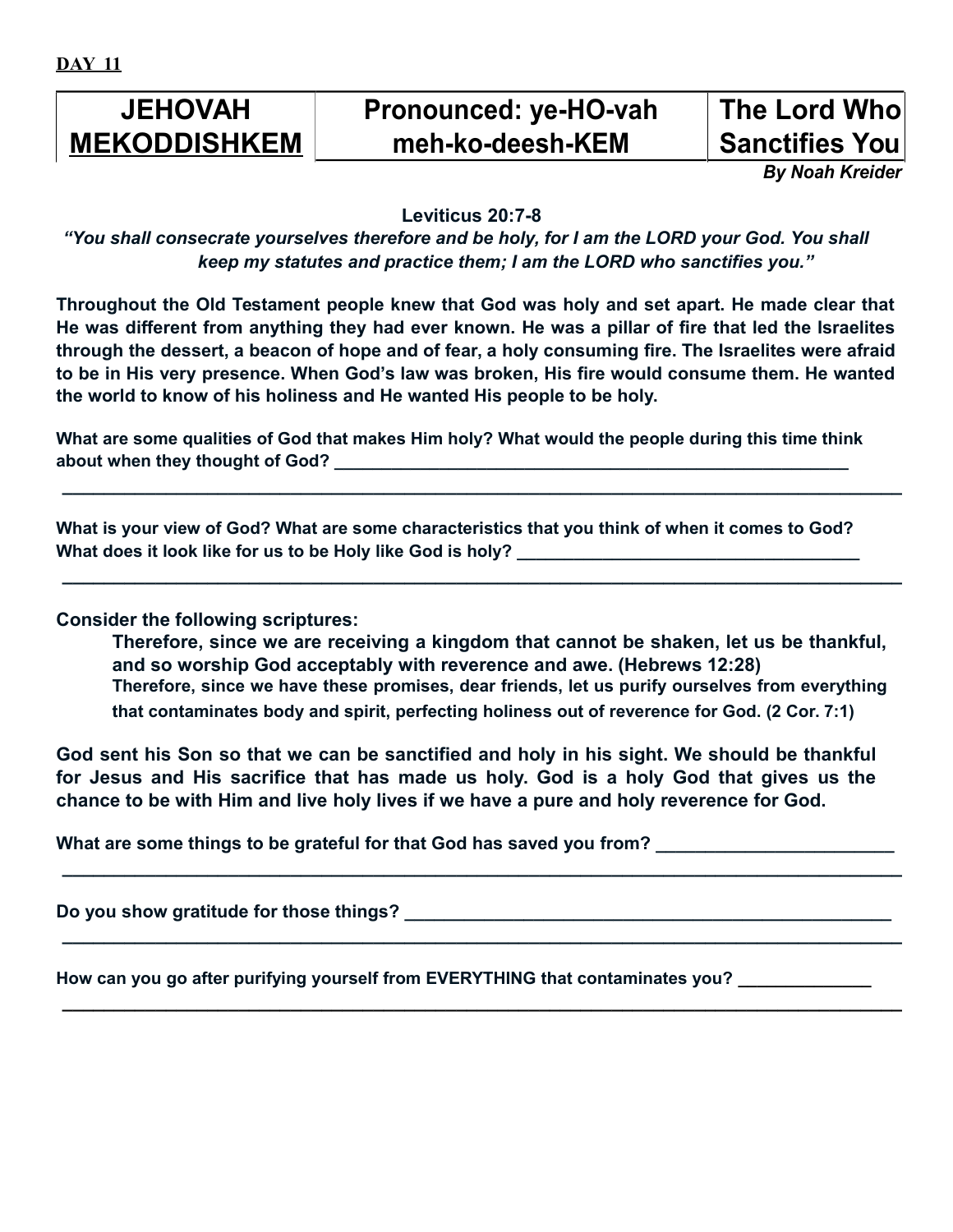| <b>EL SHADDAI</b>                                                                    | <b>Pronounced:</b><br>el-sha-DA-ee | <b>Lord God Almighty</b>    |
|--------------------------------------------------------------------------------------|------------------------------------|-----------------------------|
| <b>Read Job 40:1-4</b><br>Why do you think that God is scolding Job in this passage? |                                    | <b>By Jonathan Shingler</b> |
| Do you think that Job may have tried to correct God?                                 |                                    |                             |
| Read Job 23:4                                                                        |                                    |                             |

What does this passage tell you about the heart of Job?

**In the summer of 1986, two ships collided in the Black Sea off the coast of Russia. Hundreds of passengers died as they were hurled into the icy waters below. News of the disaster was further darkened when an investigation revealed the cause of the accident. It wasn't a technology problem like radar malfunction--or even thick fog. The cause was human stubbornness. Each captain was aware of the other ship's presence nearby. Both could have steered clear, but according to news reports, neither captain wanted to give way to the other. Each was too proud to yield first. By the time they came to their senses, it was too late. Now consider that instead of two ship captains, this standoff took place between a ship's**

**\_\_\_\_\_\_\_\_\_\_\_\_\_\_\_\_\_\_\_\_\_\_\_\_\_\_\_\_\_\_\_\_\_\_\_\_\_\_\_\_\_\_\_\_\_\_\_\_\_\_\_\_\_\_\_\_\_\_\_\_\_\_\_\_\_\_\_\_\_\_\_\_\_\_\_\_\_\_\_\_\_**

**Do you find yourself questioning God's plan for you? If so, do you think your plan is better or that maybe God doesn't have your best in mind? \_\_\_\_\_\_\_\_\_\_\_\_\_\_\_\_\_\_\_\_\_\_\_\_\_\_\_\_\_\_\_\_\_\_\_\_\_\_\_\_\_\_\_\_\_\_**

**\_\_\_\_\_\_\_\_\_\_\_\_\_\_\_\_\_\_\_\_\_\_\_\_\_\_\_\_\_\_\_\_\_\_\_\_\_\_\_\_\_\_\_\_\_\_\_\_\_\_\_\_\_\_\_\_\_\_\_\_\_\_\_\_\_\_\_\_\_\_\_\_\_\_\_\_\_\_\_\_\_**

**\_\_\_\_\_\_\_\_\_\_\_\_\_\_\_\_\_\_\_\_\_\_\_\_\_\_\_\_\_\_\_\_\_\_\_\_\_\_\_\_\_\_\_\_\_\_\_\_\_\_\_\_\_\_\_\_\_\_\_\_\_\_\_\_\_\_\_\_\_\_\_\_\_\_\_\_\_\_\_\_\_**

**\_\_\_\_\_\_\_\_\_\_\_\_\_\_\_\_\_\_\_\_\_\_\_\_\_\_\_\_\_\_\_\_\_\_\_\_\_\_\_\_\_\_\_\_\_\_\_\_\_\_\_\_\_\_\_\_\_\_\_\_\_\_\_\_\_\_\_\_\_\_\_\_\_\_\_\_\_\_\_\_\_**

**captain and an enormous iceberg. This is what it is like trying to fight with God's plan.**

**Read Jeremiah 29:11**

Based on the scripture, is there any real reason to worry about God's plan?

When we question God, do you think it shows in our lives? How?

**What are some practical things you can do alone and/or with others (family and friends) to build your faith in God's plan and promises? Come up with a list of practicals:**

**1)**

**2)**

**3)**

**4)**

**5)**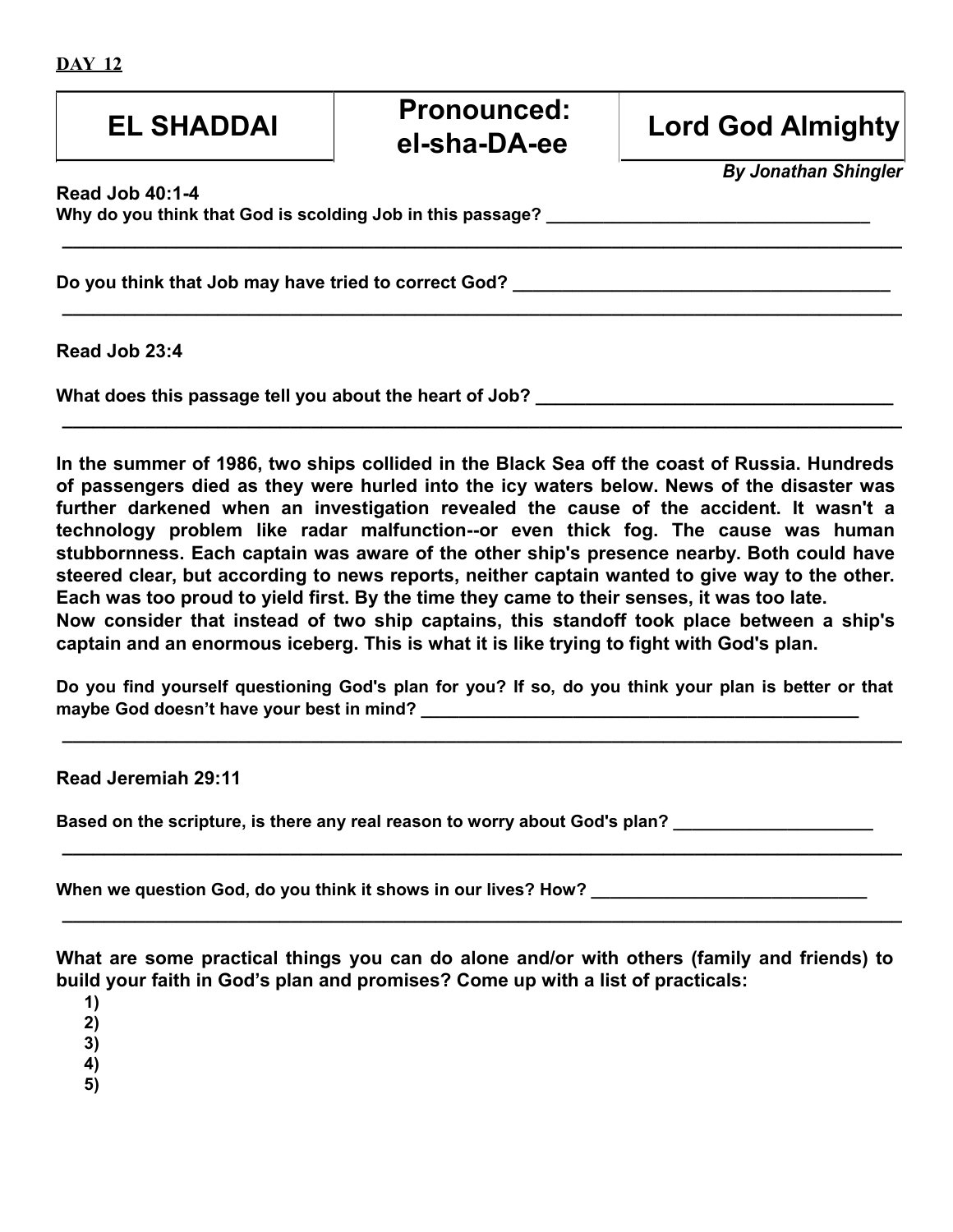**DAY 13**

### **JEHOVAH NISSI Pronounced: The Lord is My**  $ye-HO-valh-niss-SEE$

*By Jacob Teves*

**Every four years, during the Olympics, the best of the best in the whole world gather together in order to prove that their country is the best among other nations. Each competitor is defined by the flag that they carry at the open ceremony. This** *banner* **that represents their country gives each of the participants hope and pride as they work their hardest for their homeland.**

**As disciples of Jesus, we are representatives of the one and only "I Am", the Creator of Heaven and Earth. We are competitors in the greatest competition in the world. We are soldiers in the biggest battle of life. In order to win, we must find hope in our God. We must show pride and raise the banner as ambassadors of Jesus, to find victory (2 Corinthians 5:20).**

### **Read Exodus 17:8-9**

**Before this chapter, the Israelites were transitioning from living as slaves under the Egyptians to putting their full reliance in God.**

**We are constantly put in situations where things around us are changing. God wants to show his power during these moments of our life. We will fail if we rely on ourself and our own strengths. It is only through God that we are able to conquer any challenges that we face.**

**Coming home from Teen Camp will be yet another big transition in life. What will you do in order to be victorious in your goals back home? \_\_\_\_\_\_\_\_\_\_\_\_\_\_\_\_\_\_\_\_\_\_\_\_\_\_\_\_\_\_\_\_\_\_\_\_\_\_\_\_\_\_\_\_\_\_\_\_\_\_**

**\_\_\_\_\_\_\_\_\_\_\_\_\_\_\_\_\_\_\_\_\_\_\_\_\_\_\_\_\_\_\_\_\_\_\_\_\_\_\_\_\_\_\_\_\_\_\_\_\_\_\_\_\_\_\_\_\_\_\_\_\_\_\_\_\_\_\_\_\_\_\_\_\_\_\_\_\_\_\_\_\_**

**Continue reading in Exodus 17:10-15**

**The only way to find victory in any aspect of life is by putting our full reliance in God. Moses and the Israelites were sure to lose on their own strength against the Amalekites. So Moses turned to God. He lifted his arms to God to praise him and show vulnerability before him. Whenever he stopped lifting them to God the Israelites started losing as well! In the same way, when we stop going to God we are bound to lose the battle.**

**What is the toughest battle you are going through right now? What can you do to find reliance on God? \_\_\_\_\_\_\_\_\_\_\_\_\_\_\_\_\_\_\_\_\_\_\_\_\_\_\_\_\_\_\_\_\_\_\_\_\_\_\_\_\_\_\_\_\_\_\_\_\_\_\_\_\_\_\_\_\_\_\_\_\_\_\_\_\_\_\_\_\_\_\_\_\_\_\_\_\_**

**\_\_\_\_\_\_\_\_\_\_\_\_\_\_\_\_\_\_\_\_\_\_\_\_\_\_\_\_\_\_\_\_\_\_\_\_\_\_\_\_\_\_\_\_\_\_\_\_\_\_\_\_\_\_\_\_\_\_\_\_\_\_\_\_\_\_\_\_\_\_\_\_\_\_\_\_\_\_\_\_\_**

**Moses needed the support of his peers to keep his hands raised towards God. Who in your life is the "Aaron and Hur" that is keeping you focused on God? \_\_\_\_\_\_\_\_\_\_\_\_\_\_\_\_\_\_\_\_\_\_\_\_\_\_\_\_\_\_\_\_\_\_\_\_\_\_**

**At the same time what are you doing to keep your brothers' and sisters' hands pointed towards God? \_\_\_\_\_\_\_\_\_\_\_\_\_\_\_\_\_\_\_\_\_\_\_\_\_\_\_\_\_\_\_\_\_\_\_\_\_\_\_\_\_\_\_\_\_\_\_\_\_\_\_\_\_\_\_\_\_\_\_\_\_\_\_\_\_\_\_\_\_\_\_\_\_\_\_\_\_\_\_\_\_**

**\_\_\_\_\_\_\_\_\_\_\_\_\_\_\_\_\_\_\_\_\_\_\_\_\_\_\_\_\_\_\_\_\_\_\_\_\_\_\_\_\_\_\_\_\_\_\_\_\_\_\_\_\_\_\_\_\_\_\_\_\_\_\_\_\_\_\_\_\_\_\_\_\_\_\_\_\_\_\_\_\_**

**We can't do it on our own. We have to put our reliance on God so that at the end of all the days we can proudly raise the Banner of the Lord in victory as we glorify him as Jehovah Nissi!**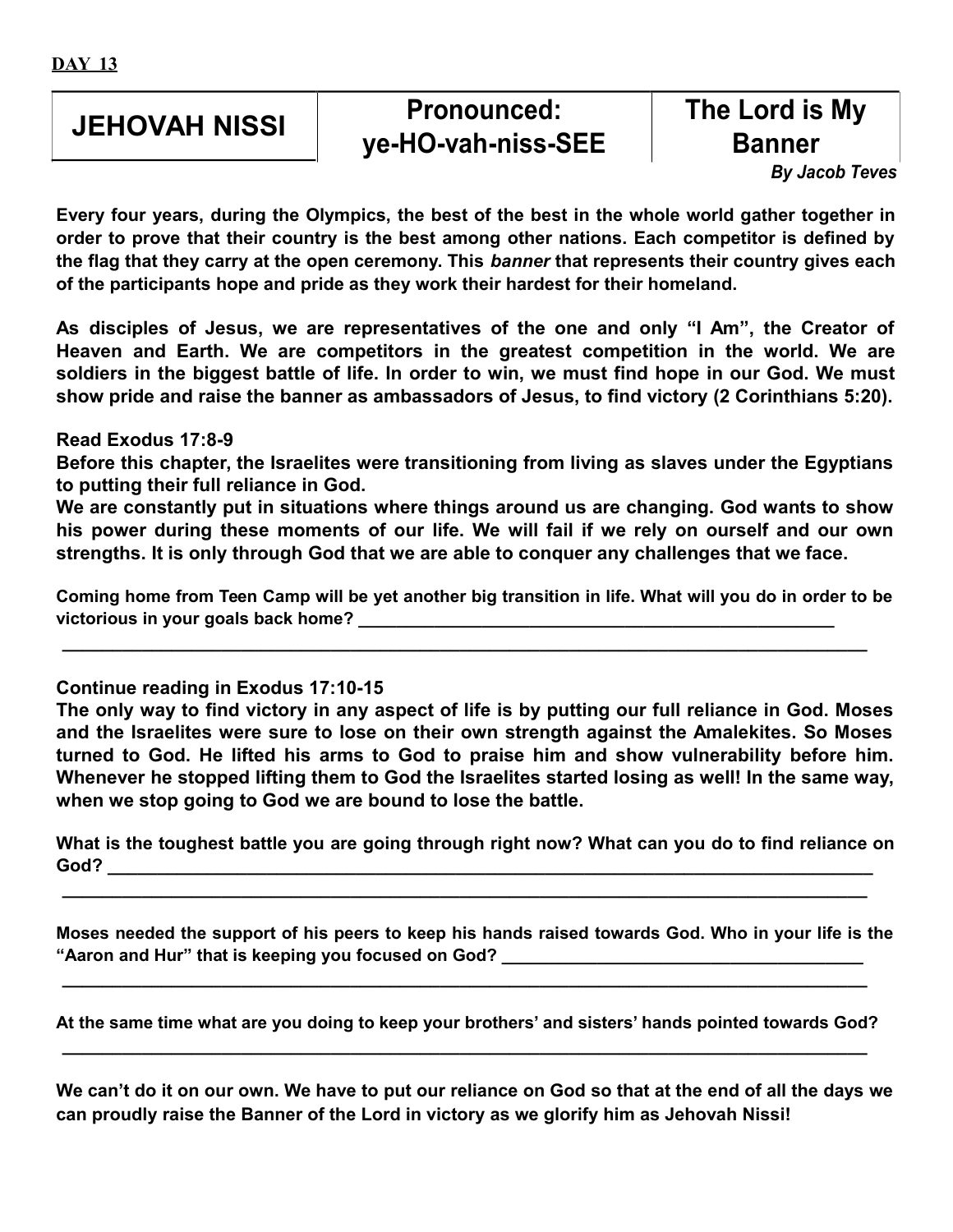## **JEHOVAH JIREH Pronounced: The Lord Will Provide ye-HO-vah-yir-EH**

**Read Genesis 22:1-14**

**Put yourself in Abraham's shoes. How long had Abraham and Sarah waited to have a child (Hint: Genesis 21:5)? \_\_\_\_\_\_\_\_\_\_\_\_\_\_\_\_\_\_\_\_\_\_\_\_\_\_\_**

**How would you have felt if God asked you to sacrifice the most precious blessing he had given you? \_\_\_\_\_\_\_\_\_\_\_\_\_\_\_\_\_\_\_\_\_\_\_\_\_\_\_\_\_\_\_\_\_\_\_\_\_\_\_\_\_\_\_\_\_\_\_\_\_\_\_\_\_\_\_\_\_\_\_\_\_\_\_\_\_\_\_\_\_\_\_\_\_\_\_\_\_\_\_\_\_**

**\_\_\_\_\_\_\_\_\_\_\_\_\_\_\_\_\_\_\_\_\_\_\_\_\_\_\_\_\_\_\_\_\_\_\_\_\_\_\_\_\_\_\_\_\_\_\_\_\_\_\_\_\_\_\_\_\_\_\_\_\_\_\_\_\_\_\_\_\_\_\_\_\_\_\_\_\_\_\_\_\_**

**\_\_\_\_\_\_\_\_\_\_\_\_\_\_\_\_\_\_\_\_\_\_\_\_\_\_\_\_\_\_\_\_\_\_\_\_\_\_\_\_\_\_\_\_\_\_\_\_\_\_\_\_\_\_\_\_\_\_\_\_\_\_\_\_\_\_\_\_\_\_\_\_\_\_\_\_\_\_\_\_\_**

**\_\_\_\_\_\_\_\_\_\_\_\_\_\_\_\_\_\_\_\_\_\_\_\_\_\_\_\_\_\_\_\_\_\_\_\_\_\_\_\_\_\_\_\_\_\_\_\_\_\_\_\_\_\_\_\_\_\_\_\_\_\_\_\_\_\_\_\_\_\_\_\_\_\_\_\_\_\_\_\_\_**

**We serve a good God, who wants us to prosper and live life to the full (Jeremiah 29:11, John 10:10). But to follow God means to obey him, no matter what.**

What is your most precious blessing from God? \_\_\_\_\_\_\_\_\_\_\_\_\_\_\_\_\_\_\_\_\_\_\_\_\_\_\_\_\_\_\_\_\_\_

**If God asked you to sacrifice it for him, or took it away from you, how would you feel? \_\_\_\_\_\_\_\_\_\_\_\_**

**I am sure Abraham was afraid. I would probably think things like: "What if I never have another child? How could I ever be happy and full without Isaac in my life? Why would God ask this of me?"**

**What are some fears you have/would have if God asked you to sacrifice something very dear to you in order to follow him? \_\_\_\_\_\_\_\_\_\_\_\_\_\_\_\_\_\_\_\_\_\_\_\_\_\_\_\_\_\_\_\_\_\_\_\_\_\_\_\_\_\_\_\_\_\_\_\_\_\_\_\_\_\_\_\_\_\_\_\_\_\_\_**

**\_\_\_\_\_\_\_\_\_\_\_\_\_\_\_\_\_\_\_\_\_\_\_\_\_\_\_\_\_\_\_\_\_\_\_\_\_\_\_\_\_\_\_\_\_\_\_\_\_\_\_\_\_\_\_\_\_\_\_\_\_\_\_\_\_\_\_\_\_\_\_\_\_\_\_\_\_\_\_\_\_**

**God tested Abraham's heart, he wanted to make sure that it was fully devoted to obeying him. He did this because if our hearts are not fully devoted to him, we cannot follow him or obey him. Is there anything in your life that you need to cut out (or sacrifice) in order to follow God with all your heart? \_\_\_\_\_\_\_\_\_\_\_\_\_\_\_\_\_\_\_\_\_\_\_\_\_\_\_\_\_\_\_\_\_\_\_\_\_\_\_\_\_\_\_\_\_\_\_\_\_\_\_\_\_\_\_\_\_\_\_\_\_\_\_\_\_\_\_\_\_\_\_\_**

**\_\_\_\_\_\_\_\_\_\_\_\_\_\_\_\_\_\_\_\_\_\_\_\_\_\_\_\_\_\_\_\_\_\_\_\_\_\_\_\_\_\_\_\_\_\_\_\_\_\_\_\_\_\_\_\_\_\_\_\_\_\_\_\_\_\_\_\_\_\_\_\_\_\_\_\_\_\_\_\_\_ \_\_\_\_\_\_\_\_\_\_\_\_\_\_\_\_\_\_\_\_\_\_\_\_\_\_\_\_\_\_\_\_\_\_\_\_\_\_\_\_\_\_\_\_\_\_\_\_\_\_\_\_\_\_\_\_\_\_\_\_\_\_\_\_\_\_\_\_\_\_\_\_\_\_\_\_\_\_\_\_\_**

| To provide means to "supply" or "equip". God promises to provide for us in this life. What does that |  |  |  |  |  |  |  |
|------------------------------------------------------------------------------------------------------|--|--|--|--|--|--|--|
| mean to you?                                                                                         |  |  |  |  |  |  |  |

**\_\_\_\_\_\_\_\_\_\_\_\_\_\_\_\_\_\_\_\_\_\_\_\_\_\_\_\_\_\_\_\_\_\_\_\_\_\_\_\_\_\_\_\_\_\_\_\_\_\_\_\_\_\_\_\_\_\_\_\_\_\_\_\_\_\_\_\_\_\_\_\_\_\_\_\_\_\_\_\_\_**

**Following God is the most amazing life there is! But it does come at a price: 100% obedience. When we obey God, he promises that we will be taken care of. He will personally take care of us! Let's be ready to sacrifice whatever he asks us to sacrifice, full of confidence that he has a plan for us!**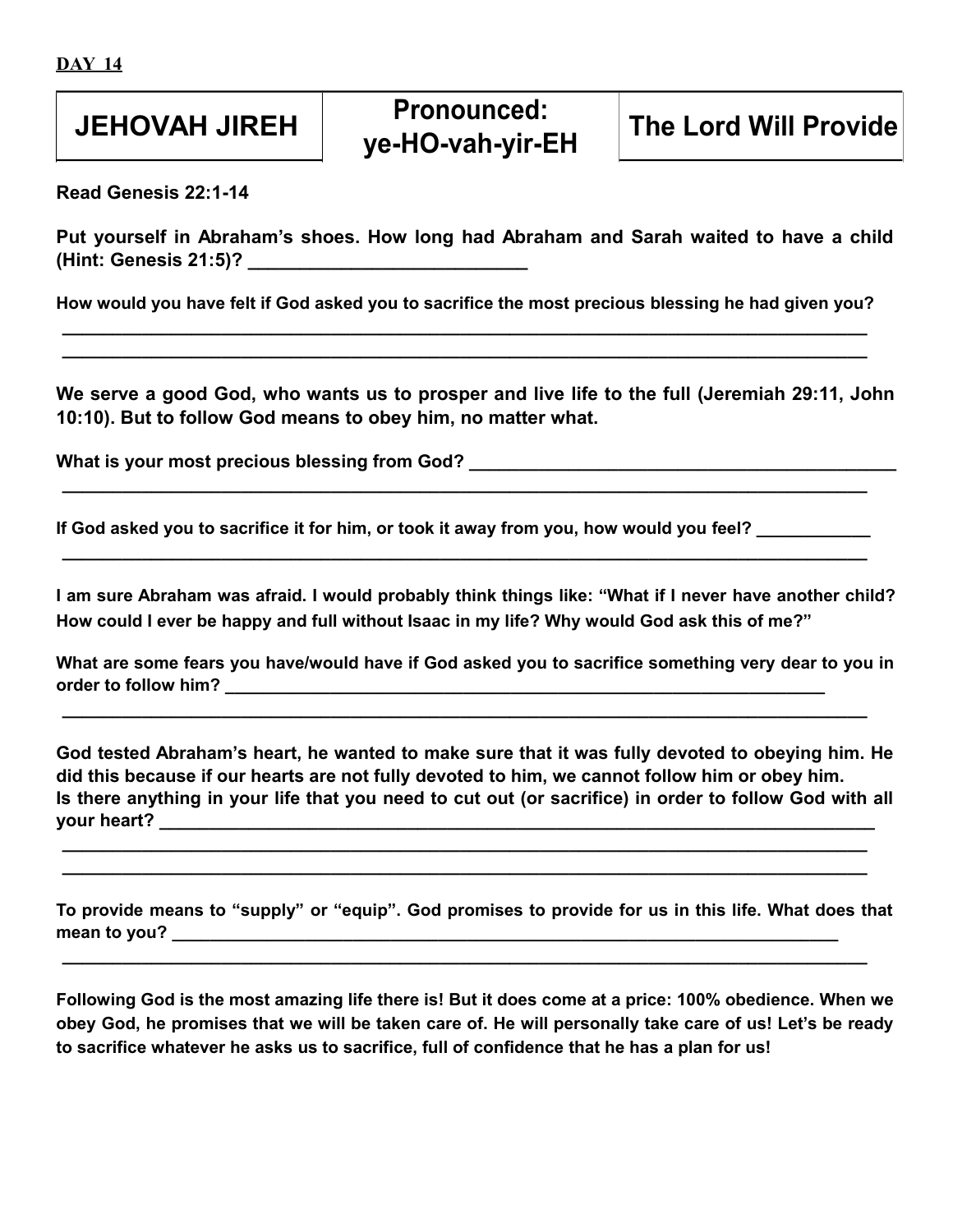| <b>EL ELYON</b> | <b>Pronounced:</b><br>el-el-yohn | The Most High God           |
|-----------------|----------------------------------|-----------------------------|
|                 |                                  | <b>By Matthew McWhorter</b> |

**Read Psalm 18**

**Here David is responding to God's protection of him from Saul and other enemies of David. Saul had been David's king until he fell out of accordance with God and attempted to have David killed. David was also threatened by enemies of God, such as the Philistines. God granted David victory after victory against innumerable enemies in response to his faith and obedience. So David, as seen in this Psalm, responded by glorifying God.**

**How is God described in this psalm? \_\_\_\_\_\_\_\_\_\_\_\_\_\_\_\_\_\_\_\_\_\_\_\_\_\_\_\_\_\_\_\_\_\_\_\_\_\_\_\_\_\_\_\_\_\_\_\_\_\_**

**Is this how you view God? \_\_\_\_\_\_\_\_\_\_\_\_\_\_\_\_\_\_\_\_\_\_\_\_\_\_\_\_\_\_\_\_\_\_\_\_\_\_\_\_\_\_\_\_\_\_\_\_\_\_\_\_\_\_\_\_\_\_**

**The hebrew for God in this passage is El Elyon "El" meaning first, or strongest and "Elyon" meaning highest. Combined these words were meant to give us the impression of both God's majesty and His power.**

**\_\_\_\_\_\_\_\_\_\_\_\_\_\_\_\_\_\_\_\_\_\_\_\_\_\_\_\_\_\_\_\_\_\_\_\_\_\_\_\_\_\_\_\_\_\_\_\_\_\_\_\_\_\_\_\_\_\_\_\_\_\_\_\_\_\_\_\_\_\_\_\_\_\_\_\_\_\_\_**

Do you see God acting in your life? If so how? If not why not? \_\_\_\_\_\_\_\_\_\_\_\_\_\_\_\_\_\_

**This same description of God is seen throughout the bible including in Deuteronomy 28:1.**

**\_\_\_\_\_\_\_\_\_\_\_\_\_\_\_\_\_\_\_\_\_\_\_\_\_\_\_\_\_\_\_\_\_\_\_\_\_\_\_\_\_\_\_\_\_\_\_\_\_\_\_\_\_\_\_\_\_\_\_\_\_\_\_\_\_\_\_\_\_\_\_\_\_\_\_\_\_\_\_**

**\_\_\_\_\_\_\_\_\_\_\_\_\_\_\_\_\_\_\_\_\_\_\_\_\_\_\_\_\_\_\_\_\_\_\_\_\_\_\_\_\_\_\_\_\_\_\_\_\_\_\_\_\_\_\_\_\_\_\_\_\_\_\_\_\_\_\_\_\_\_\_\_\_\_\_\_\_\_\_**

**\_\_\_\_\_\_\_\_\_\_\_\_\_\_\_\_\_\_\_\_\_\_\_\_\_\_\_\_\_\_\_\_\_\_\_\_\_\_\_\_\_\_\_\_\_\_\_\_\_\_\_\_\_\_\_\_\_\_\_\_\_\_\_\_\_\_\_\_\_\_\_\_\_\_\_\_\_\_\_**

**\_\_\_\_\_\_\_\_\_\_\_\_\_\_\_\_\_\_\_\_\_\_\_\_\_\_\_\_\_\_\_\_\_\_\_\_\_\_\_\_\_\_\_\_\_\_\_\_\_\_\_\_\_\_\_\_\_\_\_\_\_\_\_\_\_\_\_\_\_\_\_\_\_\_\_\_\_\_\_**

**\_\_\_\_\_\_\_\_\_\_\_\_\_\_\_\_\_\_\_\_\_\_\_\_\_\_\_\_\_\_\_\_\_\_\_\_\_\_\_\_\_\_\_\_\_\_\_\_\_\_\_\_\_\_\_\_\_\_\_\_\_\_\_\_\_\_\_\_\_\_\_\_\_\_\_\_\_\_\_**

What does it look like when one fully obeys God? \_\_\_\_\_\_\_\_\_\_\_\_\_\_\_\_\_\_\_\_\_\_\_\_\_\_\_\_\_\_\_

Why would God require this of us? **Why would God require this of us?** 

Why would you want to fully obey what God asks of you?

**Have you treated God as the "most high" or has He come second, third, or fourth in your life? \_\_\_\_**

**Deuteronomy is where Moses both receives and delivers the Ten Commandments and where the Jewish law is first introduced.**

**How would viewing God, as the "Most High", help them follow the Law? How would it help you follow Jesus? \_\_\_\_\_\_\_\_\_\_\_\_\_\_\_\_\_\_\_\_\_\_\_\_\_\_\_\_\_\_\_\_\_\_\_\_\_\_\_\_\_\_\_\_\_\_\_\_\_\_\_\_\_\_\_\_\_\_\_\_\_\_\_\_\_\_\_\_\_\_\_\_\_\_**

**\_\_\_\_\_\_\_\_\_\_\_\_\_\_\_\_\_\_\_\_\_\_\_\_\_\_\_\_\_\_\_\_\_\_\_\_\_\_\_\_\_\_\_\_\_\_\_\_\_\_\_\_\_\_\_\_\_\_\_\_\_\_\_\_\_\_\_\_\_\_\_\_\_\_\_\_\_\_\_**

**\_\_\_\_\_\_\_\_\_\_\_\_\_\_\_\_\_\_\_\_\_\_\_\_\_\_\_\_\_\_\_\_\_\_\_\_\_\_\_\_\_\_\_\_\_\_\_\_\_\_\_\_\_\_\_\_\_\_\_\_\_\_\_\_\_\_\_\_\_\_\_\_\_\_\_\_\_\_\_**

**How might not seeing God in this way harm your relationship with Him? \_\_\_\_\_\_\_\_\_\_\_\_\_\_\_\_\_\_\_\_\_**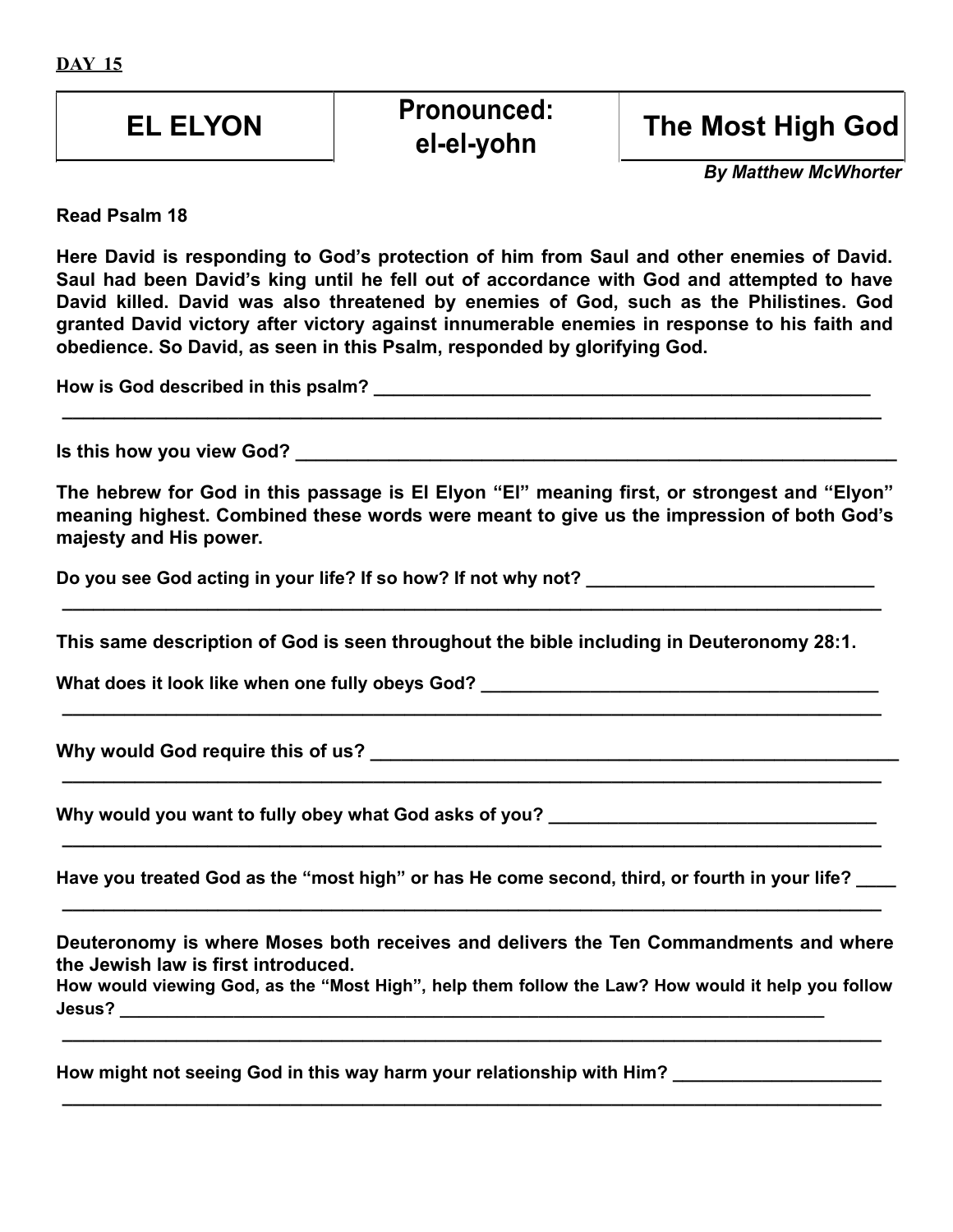| <b>JEHOVAH RAAH</b> | <b>Pronounced:</b> | The Lord My     |
|---------------------|--------------------|-----------------|
|                     | ye-HO-vah-ra-AH    | <b>Shepherd</b> |
|                     |                    |                 |

*By Kyan Mahadeo*

**To begin to understand your relationship with God, you must see how God is** *your* **shepherd and how He shepherds you. Read Psalm 23: 1-6**

**What "green pastures" or good things has God provided for you? What is your normal response to all the things God has given you? \_\_\_\_\_\_\_\_\_\_\_\_\_\_\_\_\_\_\_\_\_\_\_\_\_\_\_\_\_\_\_\_\_\_\_\_\_\_\_\_\_\_\_\_\_\_\_\_\_\_\_\_\_\_\_\_\_**

**\_\_\_\_\_\_\_\_\_\_\_\_\_\_\_\_\_\_\_\_\_\_\_\_\_\_\_\_\_\_\_\_\_\_\_\_\_\_\_\_\_\_\_\_\_\_\_\_\_\_\_\_\_\_\_\_\_\_\_\_\_\_\_\_\_\_\_\_\_\_\_\_\_\_\_\_\_\_\_\_\_**

Are you currently letting God quide you, or are you trying to shepherd yourself? How so?

**As seen by this scripture, with God as our Shepherd, there is nothing to worry about. Will you make**  the most of this week to learn how to let God be your shepherd in all situations?

**\_\_\_\_\_\_\_\_\_\_\_\_\_\_\_\_\_\_\_\_\_\_\_\_\_\_\_\_\_\_\_\_\_\_\_\_\_\_\_\_\_\_\_\_\_\_\_\_\_\_\_\_\_\_\_\_\_\_\_\_\_\_\_\_\_\_\_\_\_\_\_\_\_\_\_\_\_\_\_\_\_**

**Another translation for Jehovah Raah is** *The Lord my Friend or Companion.* **God calls** *you* **a friend because he wants an intimate relationship with you. Will you grab hold of God's friendship? \_\_\_\_\_\_\_\_**

**\_\_\_\_\_\_\_\_\_\_\_\_\_\_\_\_\_\_\_\_\_\_\_\_\_\_\_\_\_\_\_\_\_\_\_\_\_\_\_\_\_\_\_\_\_\_\_\_\_\_\_\_\_\_\_\_\_\_\_\_\_\_\_\_\_\_\_\_\_\_\_\_\_\_\_\_\_\_\_\_\_**

**Read John 10:14-16** What are qualities of a good friend? **What are qualities** of a good friend?

**What things are you willing to do or give up for a good friend? And what things would a good friend give up for you? \_\_\_\_\_\_\_\_\_\_\_\_\_\_\_\_\_\_\_\_\_\_\_\_\_\_\_\_\_\_\_\_\_\_\_\_\_\_\_\_\_\_\_\_\_\_\_\_\_\_\_\_\_\_\_\_\_\_\_\_\_\_\_\_\_\_\_\_**

**\_\_\_\_\_\_\_\_\_\_\_\_\_\_\_\_\_\_\_\_\_\_\_\_\_\_\_\_\_\_\_\_\_\_\_\_\_\_\_\_\_\_\_\_\_\_\_\_\_\_\_\_\_\_\_\_\_\_\_\_\_\_\_\_\_\_\_\_\_\_\_\_\_\_\_\_\_\_\_\_\_**

**\_\_\_\_\_\_\_\_\_\_\_\_\_\_\_\_\_\_\_\_\_\_\_\_\_\_\_\_\_\_\_\_\_\_\_\_\_\_\_\_\_\_\_\_\_\_\_\_\_\_\_\_\_\_\_\_\_\_\_\_\_\_\_\_\_\_\_\_\_\_\_\_\_\_\_\_\_\_\_\_\_**

**Take a look at Jesus' role as a shepherd. You know those friendships where you both know almost everything about each other? Jesus knows** *ALL* **things about his sheep, including** *you***.**

**\_\_\_\_\_\_\_\_\_\_\_\_\_\_\_\_\_\_\_\_\_\_\_\_\_\_\_\_\_\_\_\_\_\_\_\_\_\_\_\_\_\_\_\_\_\_\_\_\_\_\_\_\_\_\_\_\_\_\_\_\_\_\_\_\_\_\_\_\_\_\_\_\_\_\_\_\_\_\_\_\_**

**\_\_\_\_\_\_\_\_\_\_\_\_\_\_\_\_\_\_\_\_\_\_\_\_\_\_\_\_\_\_\_\_\_\_\_\_\_\_\_\_\_\_\_\_\_\_\_\_\_\_\_\_\_\_\_\_\_\_\_\_\_\_\_\_\_\_\_\_\_\_\_\_\_\_\_\_\_\_\_\_\_**

What things are you not willing to give up for a friend?

**Whose friendship are you reaching out for? God's friendship, the one that will last forever or the**  world's friendship, the one that can be here today and gone tomorrow?

**Jesus is the good friend who is willing to give up everything for you all the way up to His** *LIFE***.**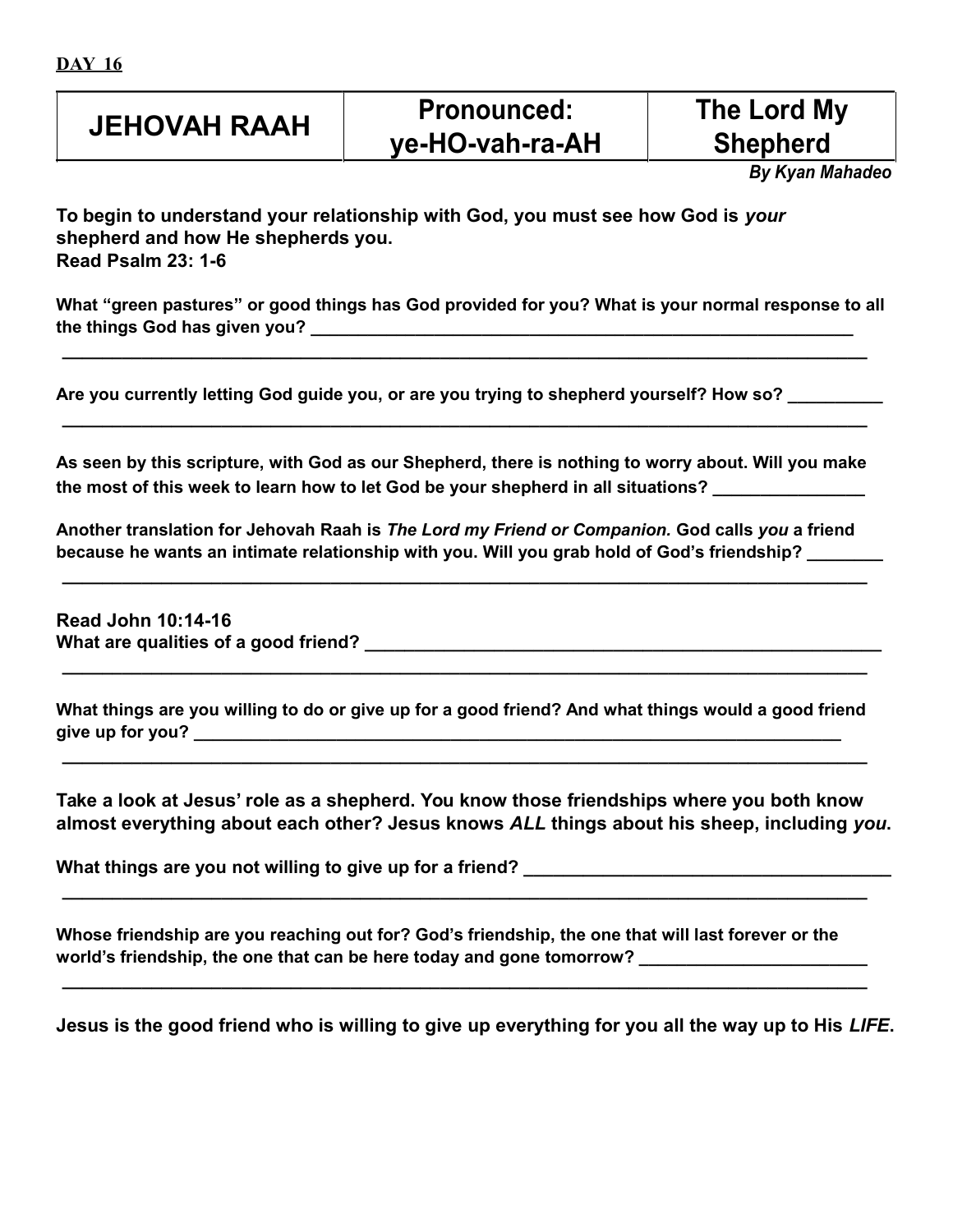*Pray that you do not resist God as the shepherd of your life, but that you learn to submit. Also pray that you embrace God's friendship and commit to being led by him in all occasions*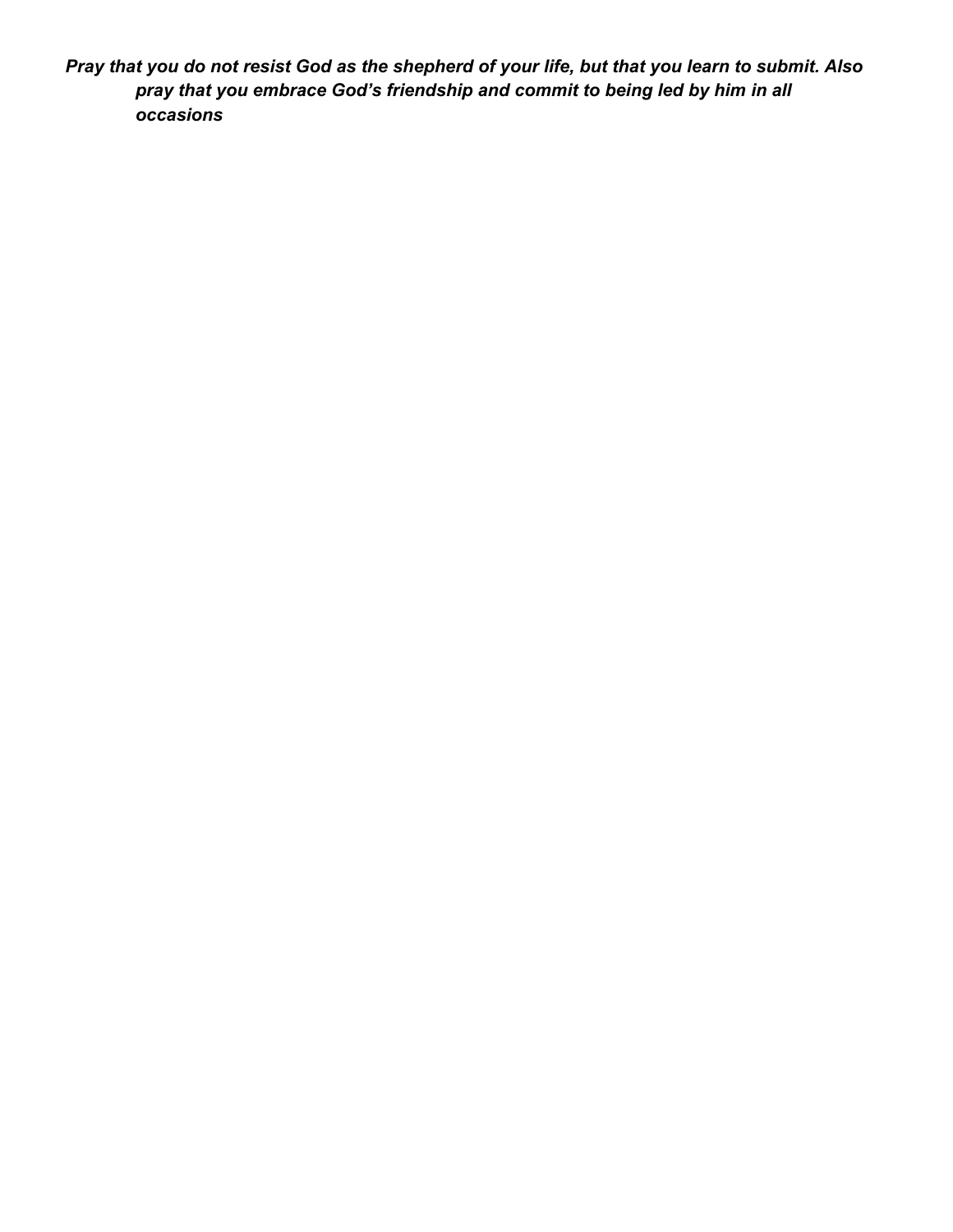### **JEHOVAH RAPHA Pronounced: The Lord That ve-HO-vah-ra-FA**

*Collaborated between Nathan Harrington, Adrien Mobeka, Ona Ichoku, Taylor Martin, Cathy Toro*

**What does it mean to heal?**

*verb* **(used with object)**

**1. to make healthy, whole, or sound; restore to health; free from ailment.**

**2. to bring to an end or conclusion, as conflicts between people or groups, usually with the strong implication of restoring former amity; settle; reconcile: They tried to heal the rift between them but were unsuccessful.**

**3. to free from evil; cleanse; purify: to heal the soul.**

*verb* **(used without object)**

**4. to effect a cure.**

**5. (of a wound, broken bone, etc.) to become whole or sound; mend; get well (often followed by up or over ).**

**Read Exodus 15:22-27**

*God is the great Physician who heals us both emotionally and physically. Here he heals the water, making it "fit".* **What did it take for the water to be healed in this passage? \_\_\_\_\_\_\_\_\_\_\_\_\_\_\_\_\_\_\_\_\_**

**\_\_\_\_\_\_\_\_\_\_\_\_\_\_\_\_\_\_\_\_\_\_\_\_\_\_\_\_\_\_\_\_\_\_\_\_\_\_\_\_\_\_\_\_\_\_\_\_\_\_\_\_\_\_\_\_\_\_\_\_\_\_\_\_\_\_\_\_\_\_\_\_\_\_\_\_\_\_\_\_\_**

**\_\_\_\_\_\_\_\_\_\_\_\_\_\_\_\_\_\_\_\_\_\_\_\_\_\_\_\_\_\_\_\_\_\_\_\_\_\_\_\_\_\_\_\_\_\_\_\_\_\_\_\_\_\_\_\_\_\_\_\_\_\_\_\_\_\_\_\_\_\_\_\_\_\_\_\_\_\_\_\_\_**

**How does that relate to what we need to do to find God's healing? \_\_\_\_\_\_\_\_\_\_\_\_\_\_\_\_\_\_\_\_\_\_\_\_\_\_\_\_**

**Doctors give us prescriptions. If we don't follow it, often times, it affects our health poorly. How are** God's commands like prescriptions or "doctor's orders?"

**\_\_\_\_\_\_\_\_\_\_\_\_\_\_\_\_\_\_\_\_\_\_\_\_\_\_\_\_\_\_\_\_\_\_\_\_\_\_\_\_\_\_\_\_\_\_\_\_\_\_\_\_\_\_\_\_\_\_\_\_\_\_\_\_\_\_\_\_\_\_\_\_\_\_\_\_\_\_\_\_\_**

How can we tell if we are following the doctor's orders?

*God is not only a God that heals, but also a God that comforts.* **How do you see that in this passage? \_\_\_\_\_\_\_\_\_\_\_\_\_\_\_\_\_\_\_\_\_\_\_\_\_\_\_\_\_\_\_\_\_\_\_\_\_\_\_\_\_\_\_\_\_\_\_\_\_\_\_\_\_\_\_\_\_\_\_\_\_\_\_\_\_\_\_\_\_\_\_\_\_\_\_\_\_\_\_\_\_**

**\_\_\_\_\_\_\_\_\_\_\_\_\_\_\_\_\_\_\_\_\_\_\_\_\_\_\_\_\_\_\_\_\_\_\_\_\_\_\_\_\_\_\_\_\_\_\_\_\_\_\_\_\_\_\_\_\_\_\_\_\_\_\_\_\_\_\_\_\_\_\_\_\_\_\_\_\_\_\_\_\_**

**\_\_\_\_\_\_\_\_\_\_\_\_\_\_\_\_\_\_\_\_\_\_\_\_\_\_\_\_\_\_\_\_\_\_\_\_\_\_\_\_\_\_\_\_\_\_\_\_\_\_\_\_\_\_\_\_\_\_\_\_\_\_\_\_\_\_\_\_\_\_\_\_\_\_\_\_\_\_\_\_\_**

**How have you seen God's comfort and healing this week? \_\_\_\_\_\_\_\_\_\_\_\_\_\_\_\_\_\_\_\_\_\_\_\_\_\_\_\_\_\_\_\_\_\_\_**

*Other passages that mention God's healing:*

**Psalm 147:3, Psalm 10:17-18, Psalm 86:17, 2 Corinthians 1:3-11, 2 Corinthians 4:16-18**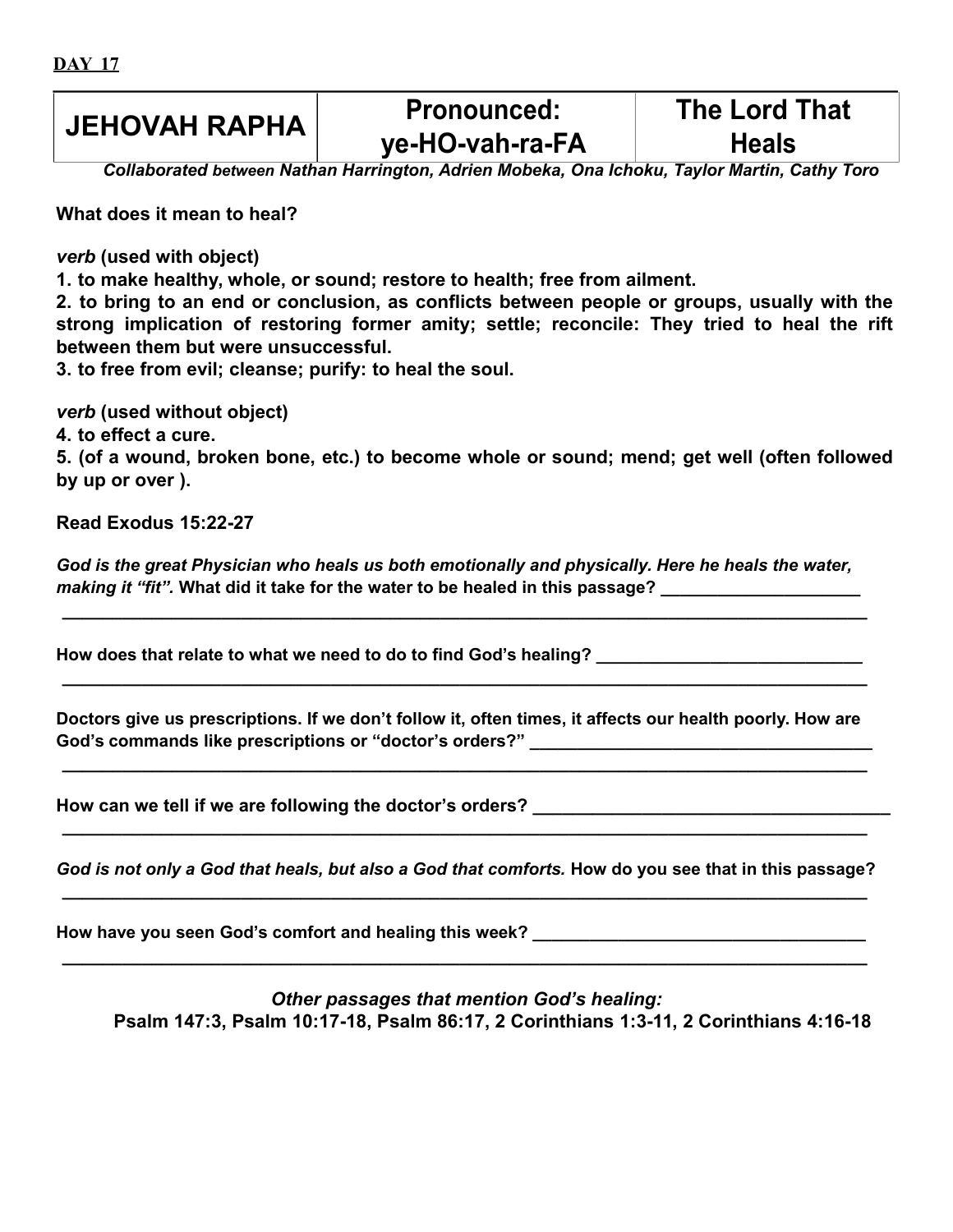|--|

## **EL DE'OT Pronounced: The God of**

## **el-deh-OHT Knowledge**

*By Asia Crockett*

**This name of God is found in 1 Samuel 2:3.**

*"Do not keep talking so proudly or let your mouth speak such arrogance, for the LORD is a God who knows, and by him deeds are weighed."*

**This scripture is telling us that God is a God of great knowledge. He is known as El De'ot meaning God of knowledge in Hebrew. Our knowledge can't even measure up to the knowledge that God has...** *"Do you know how the clouds hang poised, those wonders of him who has perfect knowledge?"* **(Job 37:16).**

**Therefore he knows what we will say before we even know what to say** *"Before a word is on my tongue you, Lord, know it completely"* **(Psalm 139:4).**

**So,** *"Do not keep talking so proudly or let your mouth speak such arrogance"* **is a reminder to us that God knows our words, but not just our words our deeds (actions),** *"by him deeds are weighed"* **and he is able to weigh (separate) our actions from good and bad because of his vast knowledge.**

**He knows our hearts and our motives behind them.** *"You discern my going out and my lying down; you are familiar with all my ways"* **(Psalm 138:3). God's knowledge is so deep that we will never be able to fully understand it.** *"Such knowledge is too wonderful for me; it is high; I cannot attain it."* **(Psalm 139:6)**

**How personally do you view God's knowledge? \_\_\_\_\_\_\_\_\_\_\_\_\_\_\_\_\_\_\_\_\_\_\_\_\_\_\_\_\_\_\_\_\_\_\_\_\_\_\_\_\_\_**

**Are there times that you think you are the God of knowledge (El De'ot) in your life? When?**

**\_\_\_\_\_\_\_\_\_\_\_\_\_\_\_\_\_\_\_\_\_\_\_\_\_\_\_\_\_\_\_\_\_\_\_\_\_\_\_\_\_\_\_\_\_\_\_\_\_\_\_\_\_\_\_\_\_\_\_\_\_\_\_\_\_\_\_\_\_\_\_\_\_\_\_\_\_\_\_**

**\_\_\_\_\_\_\_\_\_\_\_\_\_\_\_\_\_\_\_\_\_\_\_\_\_\_\_\_\_\_\_\_\_\_\_\_\_\_\_\_\_\_\_\_\_\_\_\_\_\_\_\_\_\_\_\_\_\_\_\_\_\_\_\_\_\_\_\_\_\_\_\_\_\_\_\_\_\_\_ \_\_\_\_\_\_\_\_\_\_\_\_\_\_\_\_\_\_\_\_\_\_\_\_\_\_\_\_\_\_\_\_\_\_\_\_\_\_\_\_\_\_\_\_\_\_\_\_\_\_\_\_\_\_\_\_\_\_\_\_\_\_\_\_\_\_\_\_\_\_\_\_\_\_\_\_\_\_\_**

**How can you personally change this? \_\_\_\_\_\_\_\_\_\_\_\_\_\_\_\_\_\_\_\_\_\_\_\_\_\_\_\_\_\_\_\_\_\_\_\_\_\_\_\_\_\_\_\_\_\_\_\_\_**

**In what ways, in your life, do you ignore the knowledge of God with your words and deeds? \_\_\_\_\_\_\_\_\_\_\_\_\_\_\_\_\_\_\_\_\_\_\_\_\_\_\_\_\_\_\_\_\_\_\_\_\_\_\_\_\_\_\_\_\_\_\_\_\_\_\_\_\_\_\_\_\_\_\_\_\_\_\_\_\_\_\_\_\_\_\_\_\_\_\_\_\_\_\_**

**This week how have you acknowledged God's great knowledge? If you haven't, how will you? \_\_\_\_\_\_\_\_\_\_\_\_\_\_\_\_\_\_\_\_\_\_\_\_\_\_\_\_\_\_\_\_\_\_\_\_\_\_\_\_\_\_\_\_\_\_\_\_\_\_\_\_\_\_\_\_\_\_\_\_\_\_\_\_\_\_\_\_\_\_\_\_\_\_\_\_\_\_\_**

**\_\_\_\_\_\_\_\_\_\_\_\_\_\_\_\_\_\_\_\_\_\_\_\_\_\_\_\_\_\_\_\_\_\_\_\_\_\_\_\_\_\_\_\_\_\_\_\_\_\_\_\_\_\_\_\_\_\_\_\_\_\_\_\_\_\_\_\_\_\_\_\_\_\_\_\_\_\_\_**

**\_\_\_\_\_\_\_\_\_\_\_\_\_\_\_\_\_\_\_\_\_\_\_\_\_\_\_\_\_\_\_\_\_\_\_\_\_\_\_\_\_\_\_\_\_\_\_\_\_\_\_\_\_\_\_\_\_\_\_\_\_\_\_\_\_\_\_\_\_\_\_\_\_\_\_\_\_\_\_**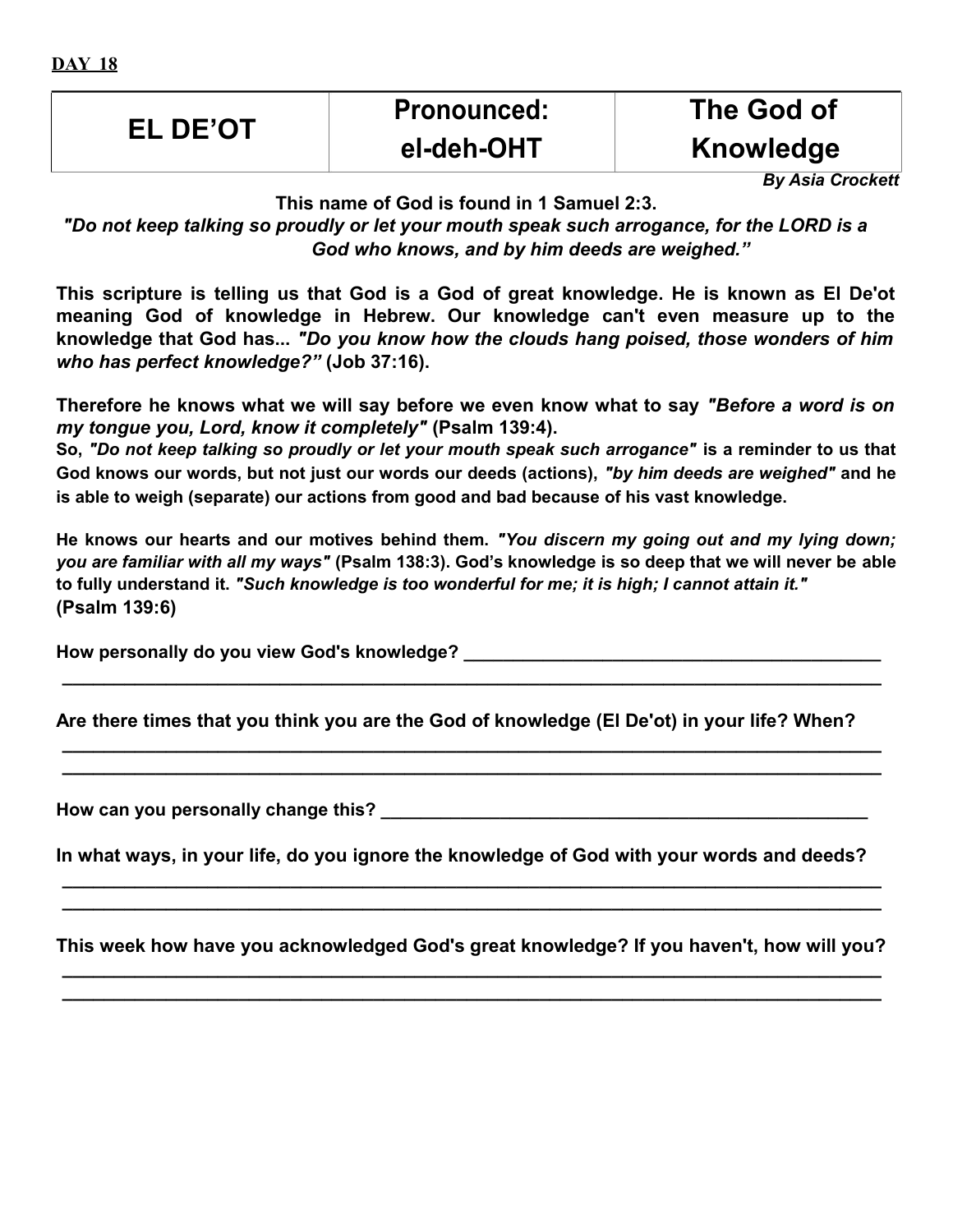## **EL GIBBOR Pronounced: The Mighty God el-ghi-BOR**

*By Edison Rolle*

### *"For to us a child is born, to us a son is given, and the government will be on his shoulders. And he will be called Wonderful Counselor, Mighty God, Everlasting Father, Prince of Peace."* **Isaiah 9:6**

**Our God is a God of love and compassion and it is therefore easy for us to focus on his tremendous love.** *"God loved the world so much that he gave his one and only Son",* **is one of the most well-known scriptures in modern Christianity (John 3:16). Because of this, God's might is regularly seen as a saving power able to save us from eternal separation and not as the unstoppable force that he is. He is the undefeated ruler and creator of heaven and earth, the one who by his own power flooded the lands of the earth, and also the one who molded man from dust. God is by no means weak. His power can be seen through the miraculous wonders that surround us (plants, animals, even other humans) but also can remain hidden from our mortal eyes. His sovereignty reigns everywhere.**

**Read 2 Kings 6:8-18.**

**As shown in this experience of Elisha's, there is never a situation where God is not in control. The Israelites here were in the midst of a devastating attack from the Arameans. In their eyes, there was no hope of escape… Except for the fact that they had nothing to fear, since they were in God's protection all along. However, they did not fully believe that they were safe until the hills of horses and chariots of fire were revealed. God cannot lose because of his great might, and yet it is easy to forget his great power. Even the Israelites, who had been in his protection for generations and had seen his miraculous power several times, did not trust in his mighty strength and began to fear. They feared even when protected by God's might, which can never be overcome.**

**Even with knowledge of God's might, is it hard for you to trust in him? \_\_\_\_\_\_\_\_\_\_\_\_\_\_\_\_\_\_\_\_\_\_\_\_\_**

**Do you have a hard time just believing that God can rescue you from even the worse of situations? Do you ever really realize how powerful God is? \_\_\_\_\_\_\_\_\_\_\_\_\_\_\_\_\_\_\_\_\_\_\_\_\_\_\_\_\_\_\_\_\_\_\_\_\_\_\_\_\_\_\_**

**\_\_\_\_\_\_\_\_\_\_\_\_\_\_\_\_\_\_\_\_\_\_\_\_\_\_\_\_\_\_\_\_\_\_\_\_\_\_\_\_\_\_\_\_\_\_\_\_\_\_\_\_\_\_\_\_\_\_\_\_\_\_\_\_\_\_\_\_\_\_\_\_\_\_\_\_\_\_\_\_\_**

**\_\_\_\_\_\_\_\_\_\_\_\_\_\_\_\_\_\_\_\_\_\_\_\_\_\_\_\_\_\_\_\_\_\_\_\_\_\_\_\_\_\_\_\_\_\_\_\_\_\_\_\_\_\_\_\_\_\_\_\_\_\_\_\_\_\_\_\_\_\_\_\_\_\_\_\_\_\_\_\_\_**

**Take the time to figure out just how mighty our God is. What have you seen him do in your life that should otherwise be impossible? \_\_\_\_\_\_\_\_\_\_\_\_\_\_\_\_\_\_\_\_\_\_\_\_\_\_\_\_\_\_\_\_\_\_\_\_\_\_\_\_\_\_\_\_\_\_\_\_\_\_\_\_\_\_\_**

**\_\_\_\_\_\_\_\_\_\_\_\_\_\_\_\_\_\_\_\_\_\_\_\_\_\_\_\_\_\_\_\_\_\_\_\_\_\_\_\_\_\_\_\_\_\_\_\_\_\_\_\_\_\_\_\_\_\_\_\_\_\_\_\_\_\_\_\_\_\_\_\_\_\_\_\_\_\_\_\_\_**

**\_\_\_\_\_\_\_\_\_\_\_\_\_\_\_\_\_\_\_\_\_\_\_\_\_\_\_\_\_\_\_\_\_\_\_\_\_\_\_\_\_\_\_\_\_\_\_\_\_\_\_\_\_\_\_\_\_\_\_\_\_\_\_\_\_\_\_\_\_\_\_\_\_\_\_\_\_\_\_\_\_**

**How have you seen him protect you? \_\_\_\_\_\_\_\_\_\_\_\_\_\_\_\_\_\_\_\_\_\_\_\_\_\_\_\_\_\_\_\_\_\_\_\_\_\_\_\_\_\_\_\_\_\_\_\_\_\_\_**

**As you fight the good fight, you should always be aware that God, El Gibbor, is a mighty God that cannot be defeated. With him, we cannot lose. Amen**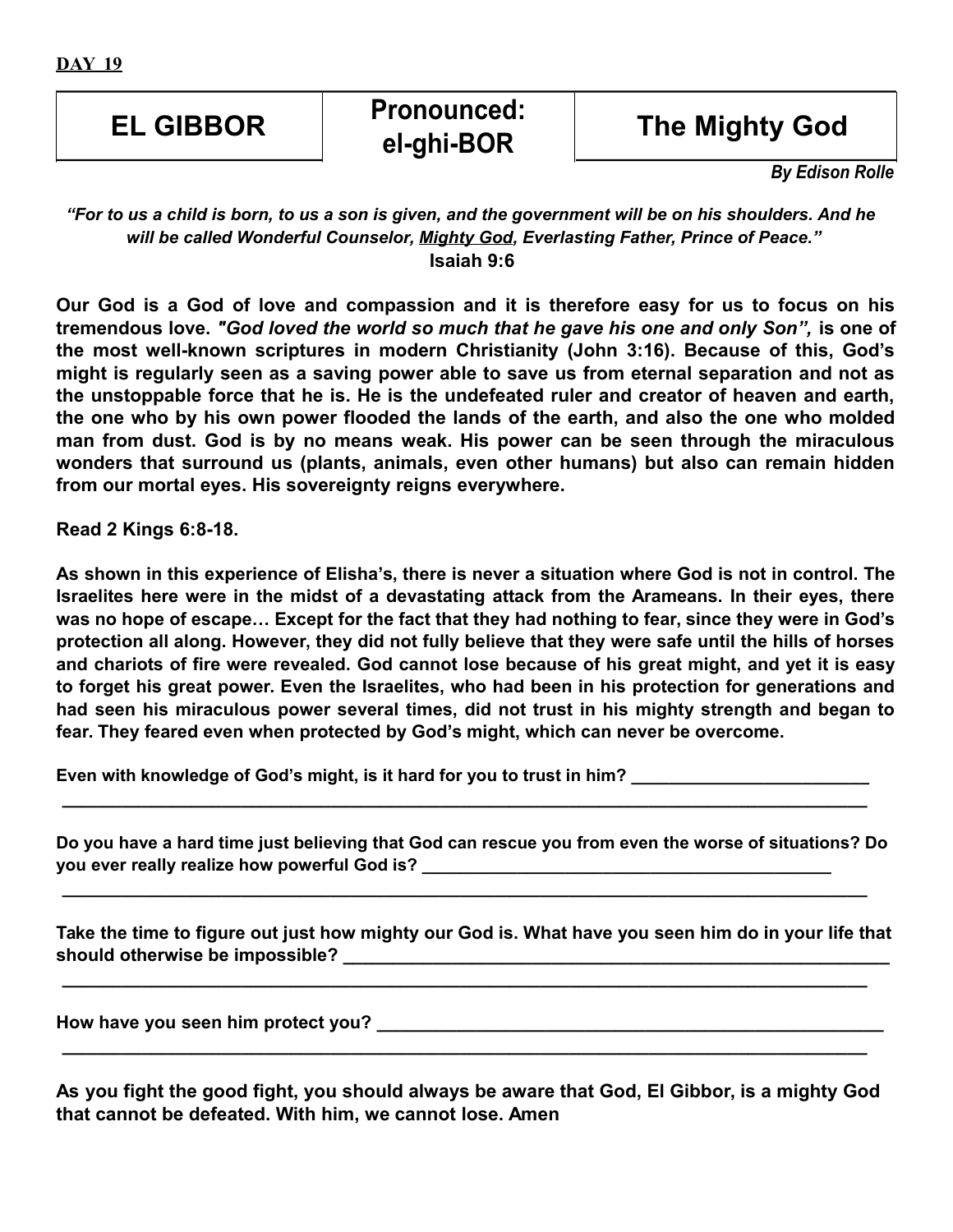| <b>JEHOVAH</b>                | <b>Pronounced:</b> | The Lord is               |
|-------------------------------|--------------------|---------------------------|
| <b>SHALOM</b>                 | ye-HO-vah-sha-LOHM | <b>Peace</b>              |
|                               |                    | <b>By Kaleigh Yeatman</b> |
| What is the meaning of peace? |                    |                           |

**Freedom from disturbance; quiet and tranquility; mental calm.**

**Read Judges 6:1-24**

**In vs. 11, how does Gideon react to the angel of the Lord? How then does the angel of the Lord respond to Gideon? \_\_\_\_\_\_\_\_\_\_\_\_\_\_\_\_\_\_\_\_\_\_\_\_\_\_\_\_\_\_\_\_\_\_\_\_\_\_\_\_\_\_\_\_\_\_\_\_\_\_\_\_\_\_\_\_\_\_\_\_\_\_\_\_\_**

**\_\_\_\_\_\_\_\_\_\_\_\_\_\_\_\_\_\_\_\_\_\_\_\_\_\_\_\_\_\_\_\_\_\_\_\_\_\_\_\_\_\_\_\_\_\_\_\_\_\_\_\_\_\_\_\_\_\_\_\_\_\_\_\_\_\_\_\_\_\_\_\_\_\_\_\_\_\_\_\_\_**

**Of all people, God chose Gideon--a total coward--who was threshing wheat in winepress when the angel of the Lord found him! Of anyone to doubt themselves and not have peace in this kind of situation, Gideon was the guy.**

**God reassures Gideon 4 times in this passage that he protect him and never leave him:** *"The Lord is with you, mighty warrior."* **(vs. 12)** *"I will be with you, and you will strike down all the Midianites together."*  **(vs. 16)** *"I will wait until you return."* **(vs. 18)** *"Peace! Do not be afraid. You are not going to die."* **(vs. 23)**

Has God been trying to tell you to trust Him, but you haven't been listening?

**How can you stop listening to the doubts, and start listening to the soothing and peaceful voice of God? \_\_\_\_\_\_\_\_\_\_\_\_\_\_\_\_\_\_\_\_\_\_\_\_\_\_\_\_\_\_\_\_\_\_\_\_\_\_\_\_\_\_\_\_\_\_\_\_\_\_\_\_\_\_\_\_\_\_\_\_\_\_\_\_\_\_\_\_\_\_\_\_\_\_\_\_\_**

**\_\_\_\_\_\_\_\_\_\_\_\_\_\_\_\_\_\_\_\_\_\_\_\_\_\_\_\_\_\_\_\_\_\_\_\_\_\_\_\_\_\_\_\_\_\_\_\_\_\_\_\_\_\_\_\_\_\_\_\_\_\_\_\_\_\_\_\_\_\_\_\_\_\_\_\_\_\_\_\_\_**

*Jehovah Shalom* **is the Hebrew phrase used in Judges 6:24. The meaning is The Lord is Peace. Think about this…. The Lord God EQUALS peace. How refreshing is that?!**

**Colossians 3:15**

**Let the peace of Christ RULE your hearts, not simply rule part of your heart and life. Just as we are called to make disciples, God also calls us to live in peace.**

**How can you start living a life full of peace and trust? \_\_\_\_\_\_\_\_\_\_\_\_\_\_\_\_\_\_\_\_\_\_\_\_\_\_\_\_\_\_\_\_\_\_\_\_\_\_**

**The end of Colossians 3:15 says, "And be thankful." What's the first step of being at peace? Be Grateful. Be aware of all the phenomenal ways God has worked in your life and blessed you!**

**\_\_\_\_\_\_\_\_\_\_\_\_\_\_\_\_\_\_\_\_\_\_\_\_\_\_\_\_\_\_\_\_\_\_\_\_\_\_\_\_\_\_\_\_\_\_\_\_\_\_\_\_\_\_\_\_\_\_\_\_\_\_\_\_\_\_\_\_\_\_\_\_\_\_\_\_\_\_\_\_\_**

*As you go about your day today, pray to God and thank him for what he has given you and the peace that he so generously lavishes on us!!*